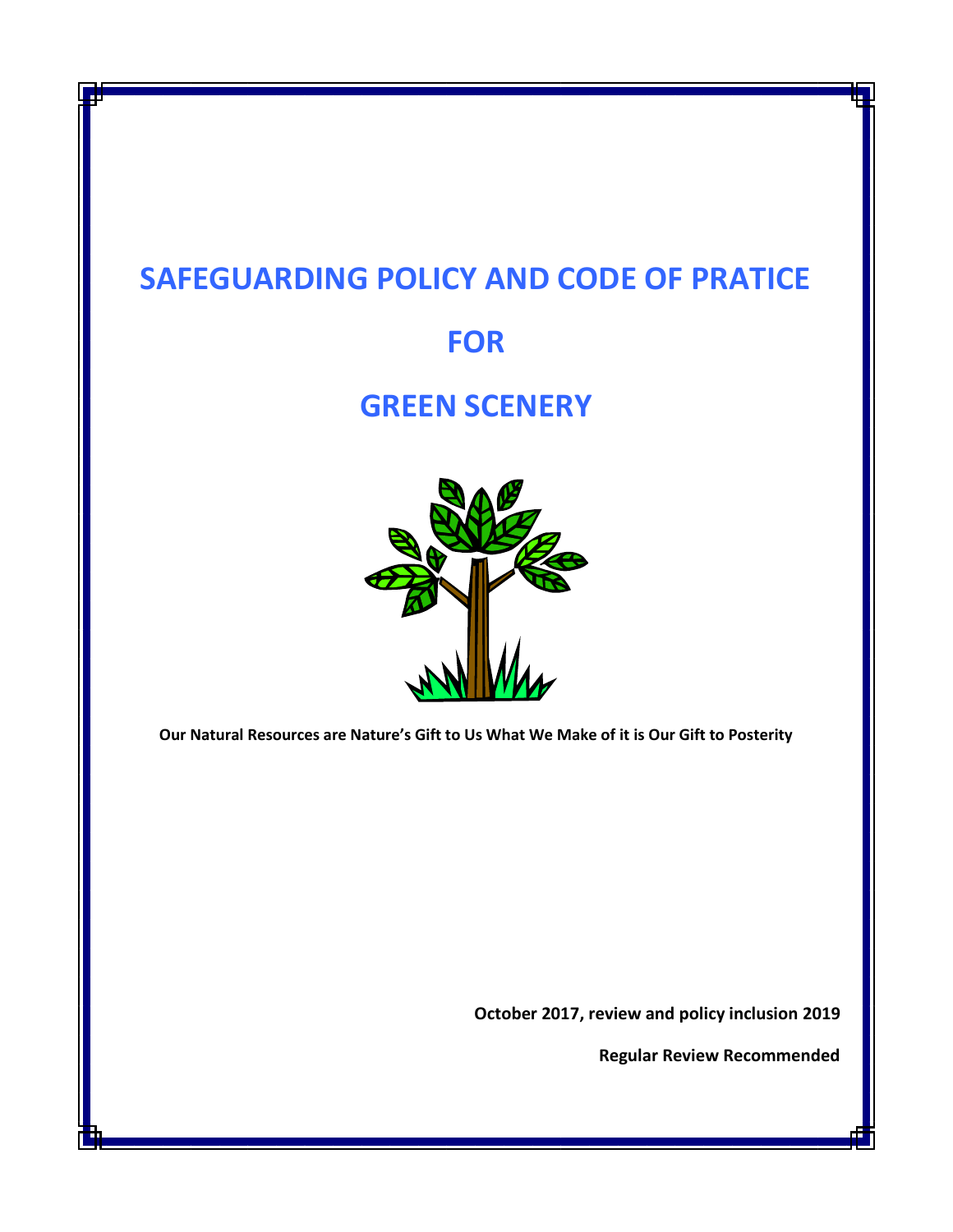### **Table of Contents**

| 3                       |
|-------------------------|
| $\overline{\mathbf{3}}$ |
| 3                       |
| $\overline{\mathbf{3}}$ |
| 4                       |
| 7                       |
| 12                      |
| 13                      |
| 15                      |
| 17                      |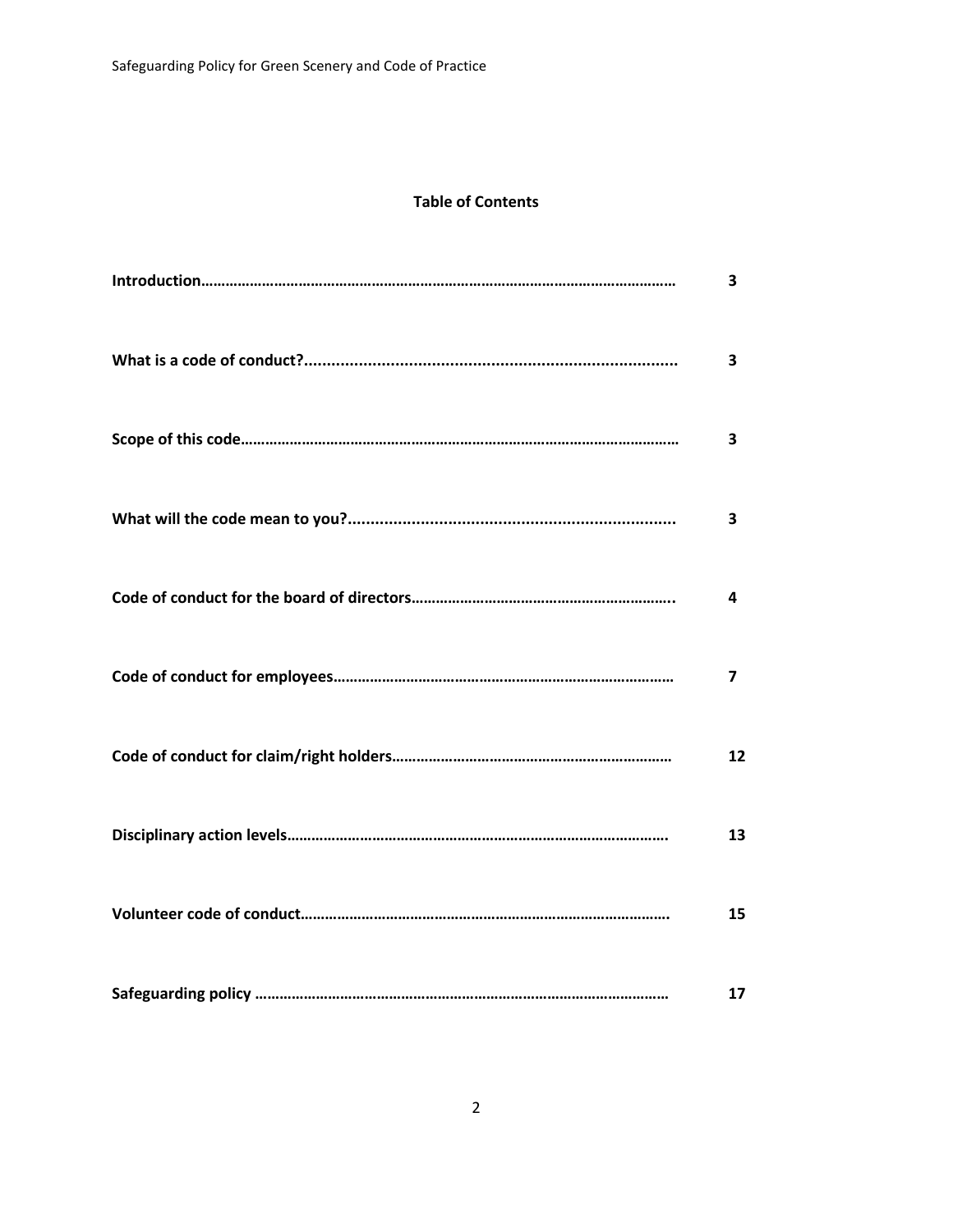#### **PART ONE**

#### **CODE OF PRATICE – GREEN SCENERY**

#### **Introduction**

This document contains agreed code of conduct for service and describes the standard of conduct and practice within which all persons working with **Green Scenery** (Board of Directors, personnel, participants and service users as well as volunteer) should work. This introduction is intended to help you understand what the code is for and what it will mean to you as a person working with **Green Scenery**. A safeguarding policy (page 17) now forms part of this code of practice. Essentially, this is Green Scenery's new code of practice and safeguarding policy.

#### **What is a code of conduct?**

The code of conduct for service is a list of statements that describe the standards of professional conduct and practice required for all persons working with the Organisation. The intention is to confirm the standards required in services and ensure that all categories of persons working with the organisation know what standards of conduct that he Organization, colleagues, as well as the public expect of them. The code will also include guidance on appropriate behavior of adults towards children

#### **SCOPE OF THE CODE OF PRACTICE**

This Code of Conduct applies to the following persons:

Board of Directors,

Employees,

Volunteers,

Researchers,

Consultants,

Claim/right holder or participants and Service users,

Communities/Groups/Associations.

#### **What will the code mean to you?**

As a person working with **Green Scenery** you will have criteria to guide your practice and be clear about what standards of conduct you are expected to meet. You are encouraged to use this code to examine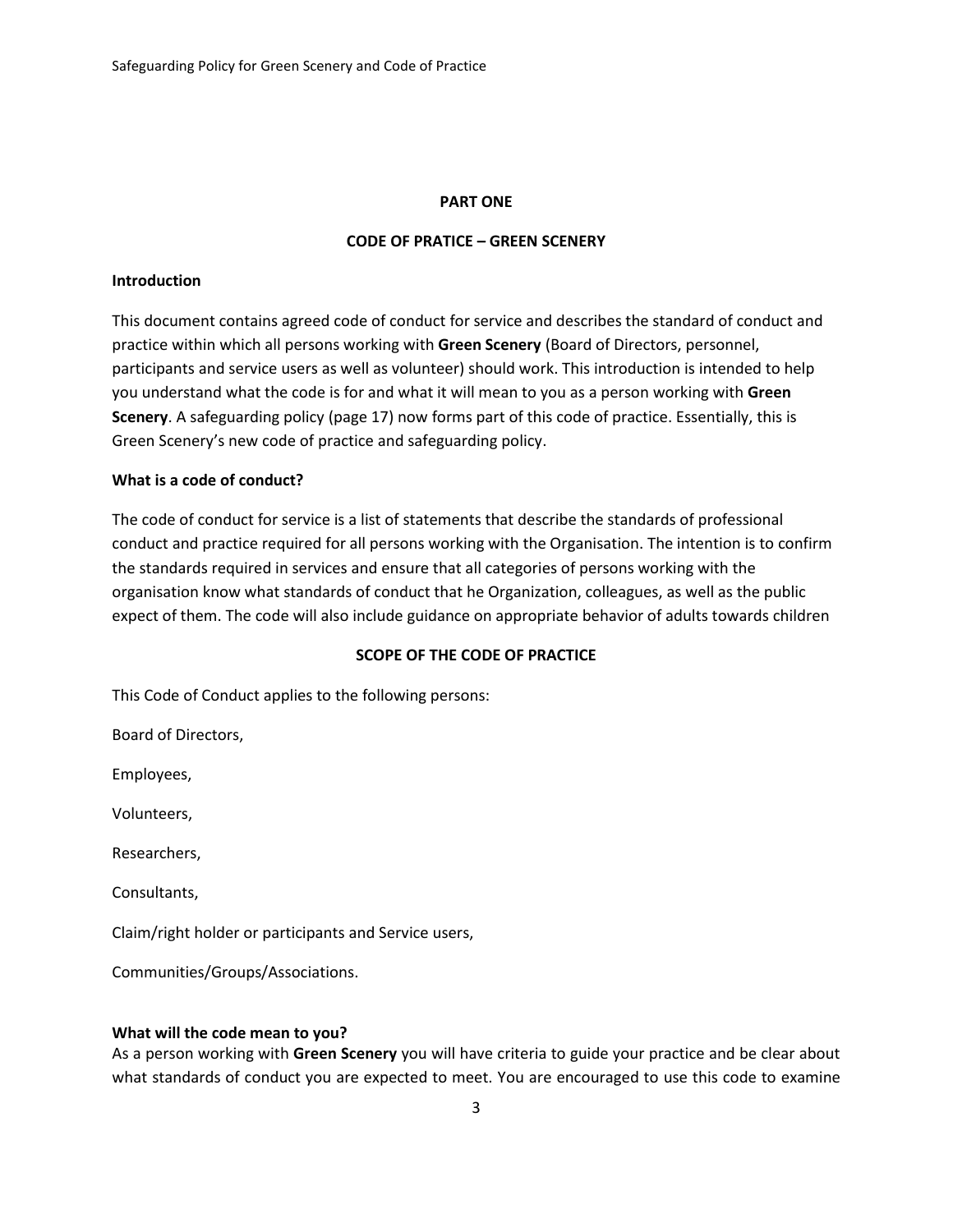your own practice and to look for areas in which you can improve and how **Green Scenery** should behave towards you or within your community

#### **1. CODE OF CONDUCT FOR THE BOARD OF DIRECTORS**

Good governance is essential for the success of any organisation and is now more important than ever. Board members play a vital role in serving their causes and communities. They bring passion and commitment as well as skills and experience to the organizations they lead. Board set the long-term vision and protect the reputation and values of their organizations. To make a difference, the board of **Green Scenery** needs to strengthen the procedures and policies already in place and also to work well as a team and have good relationships within the organisation. The purpose of these principles is to assist board members to provide strong leadership, enhance their decision-making and demonstrate their accountability.

The following principles set out good practice as they are closely linked with other legal requirement that may be prescribed for board members.

- I. Understanding their role
- II. Ensuring delivery of organisational purpose
- III. Working effectively both as individual and a team
- IV. Exercising effective control
- V. Behaving with integrity
- VI. Being open and accountable

#### **i. An effective board will provide good governance and leadership by understanding their role:**

Members of the board will understand their role and responsibilities collectively and individually in relation to:

- Their legal duties
- The provisions of the governing document
- The external environment
- The total structure of the organisation
- Setting and safeguarding the vision, values and reputation of the organisation
- Overseeing the work of the organisation
- Managing and supporting staff and volunteer, where applicable

# **ii. An effective board will provide good governance and leadership by ensuring delivery of organisational purpose**

The board will ensure that the organisation delivers its stated purposes or aims by: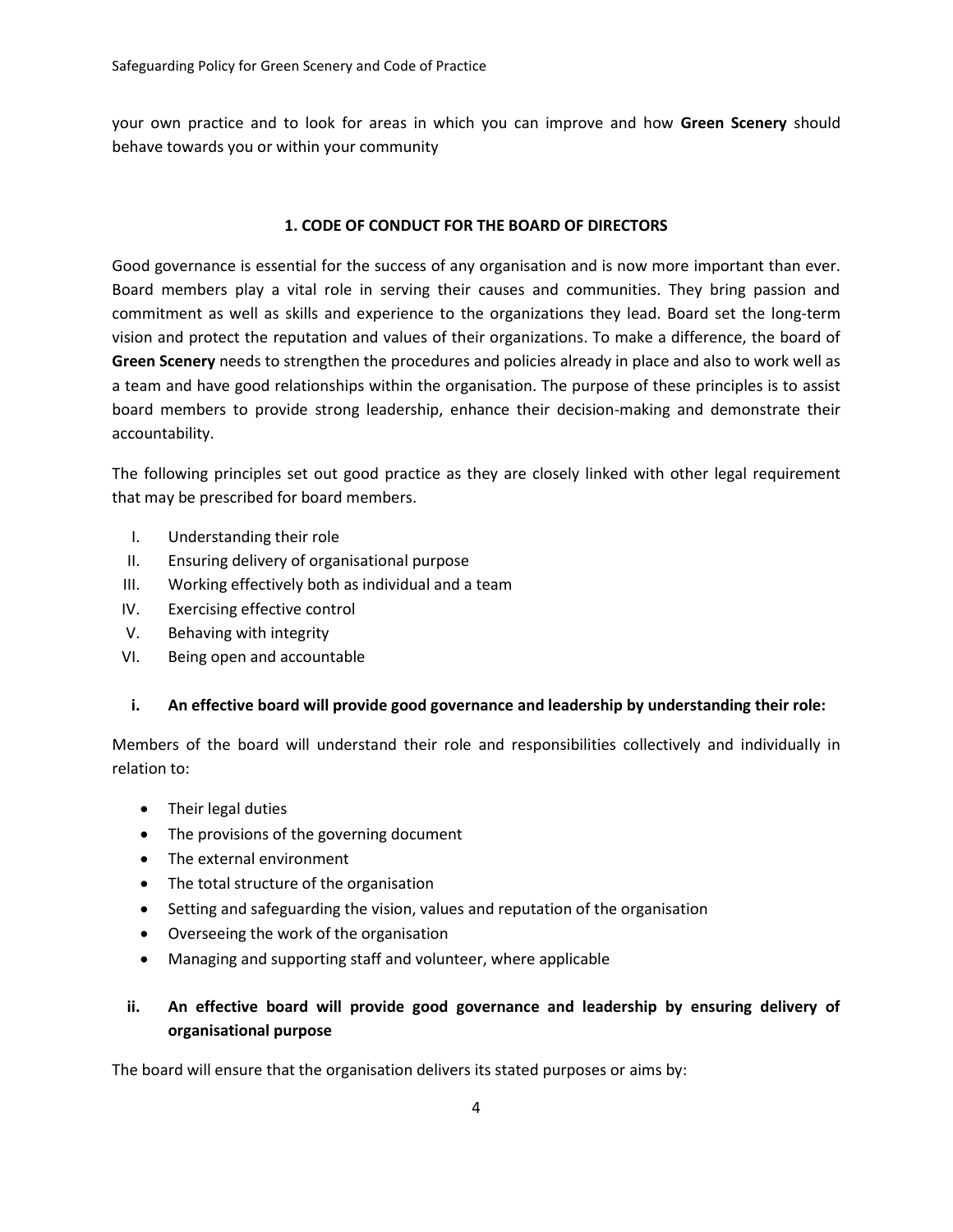- Ensuring organisation al purposes remain relevant and valid
- Developing and agreeing a longterm strategy
- Agreeing (annual) operational plans and budget
- Monitoring progress and spending against plan and budget
- Evaluating results, assessing outcomes and impact
- Reviewing and /or amending the plan and budget as appropriate

# **iii. An effective board will provide good governance and leadership by working effectively both as individuals and as a team**

The board will have a range of appropriate policies and procedures, knowledge, attitudes and behaviors to enable individuals and the board to work effectively. These will include:

- Finding and recruiting new board members (with support from senior Management Team) to meet the organisation's changing needs in relation to skills, experience and diversity
- Providing suitable induction for new board members
- Providing all board members with opportunities for training and development according to their needs
- Periodically reviewing their performance both as individual and as a team

### iv. **An effective board will provide good governance and leadership by exercising effective control**

As the accountable body. The board will ensure that:

- The organisation understands and complies with all legal and regulatory requirements that apply to it
- The organisation continues to have good internal financial and management control
- It regularly identifies and reviews the major risks to which the organisation is exposed and has systems to manage those risks
- Delegate to committees, staff and volunteers (as applicable) works effectively and the use of delegated authority is properly supervised

### **v. An effective board will provide good governance and leadership by behaving with integrity**

- **vi.** the board will:
	- Safeguard and promote the organisation's reputation
	- Act according to high ethical standards
	- Identify, understand and manage conflict of interest and loyalty
	- Maintain independence of decision making
	- Deliver impact that best meets the needs of claim/right holders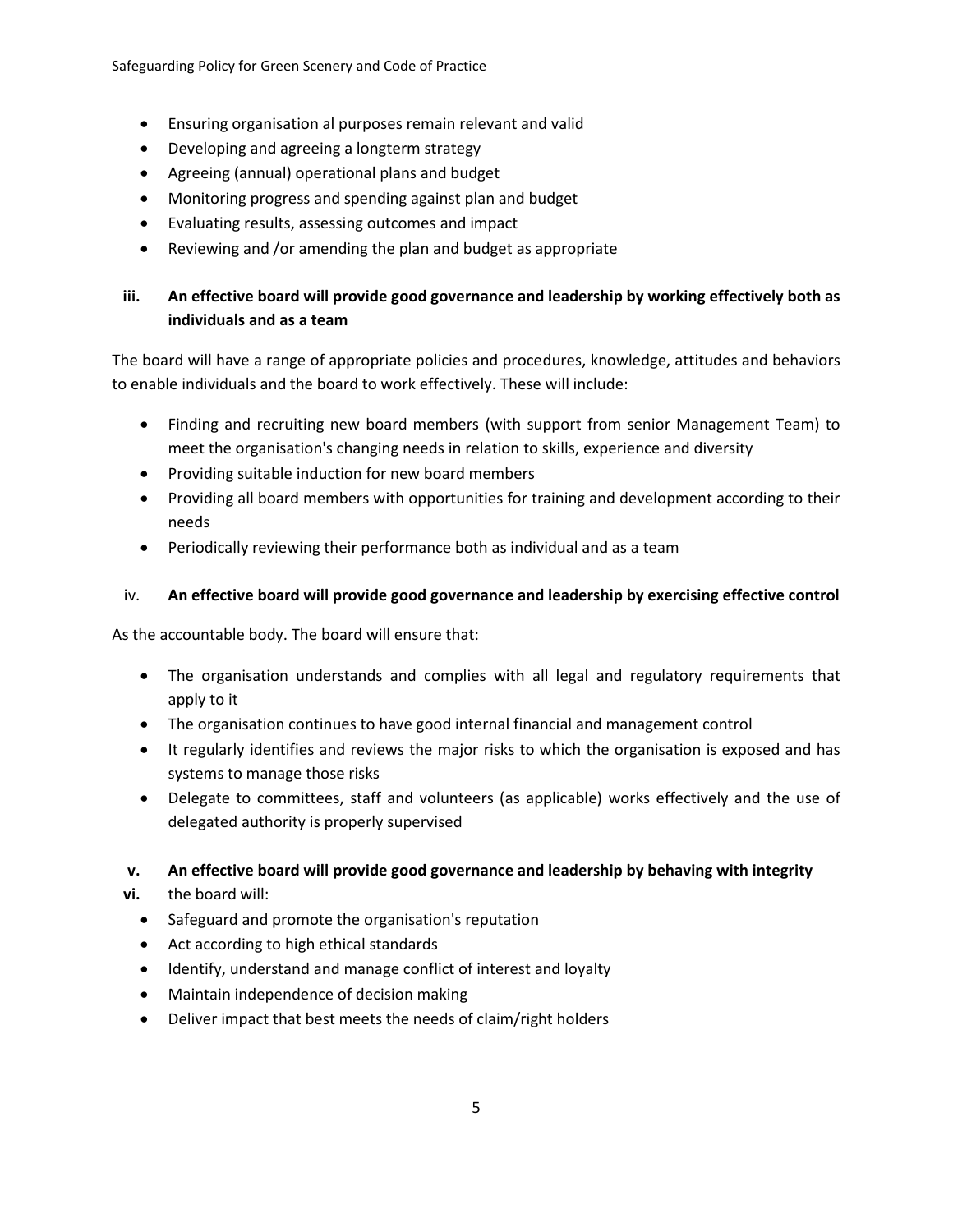# vii. **An effective board will provide good governance and leadership by being open and accountable**

The board will lead the organisation in being open and accountable both internally and externally. This include:

- Open communication, informing people about the organisation and its work
- Appropriate consultation on significant changes to the organisation's services or policies
- Listening and responding to the views of supporters, funders, claim/right holders or participants, service users and others with an interest in the organisation's work
- Handling complaints constructively, impartially and effectively
- Considering the organisation's responsibilities to the wider community, e.g. its environmental impact
- STATEMENT OF ACKNOWLEDGE AND AGREEMENT

I……………………………………………..understand that the responsibility is on me, as a member of Board of Advisor within **Green Scenery**. I agree to abide by the terms of this code of conduct. I promise that I will to the best of my ability comply with all of its terms. I choose to sign this acknowledgement statement

Signature:

Names

Designation

Date-----------------------------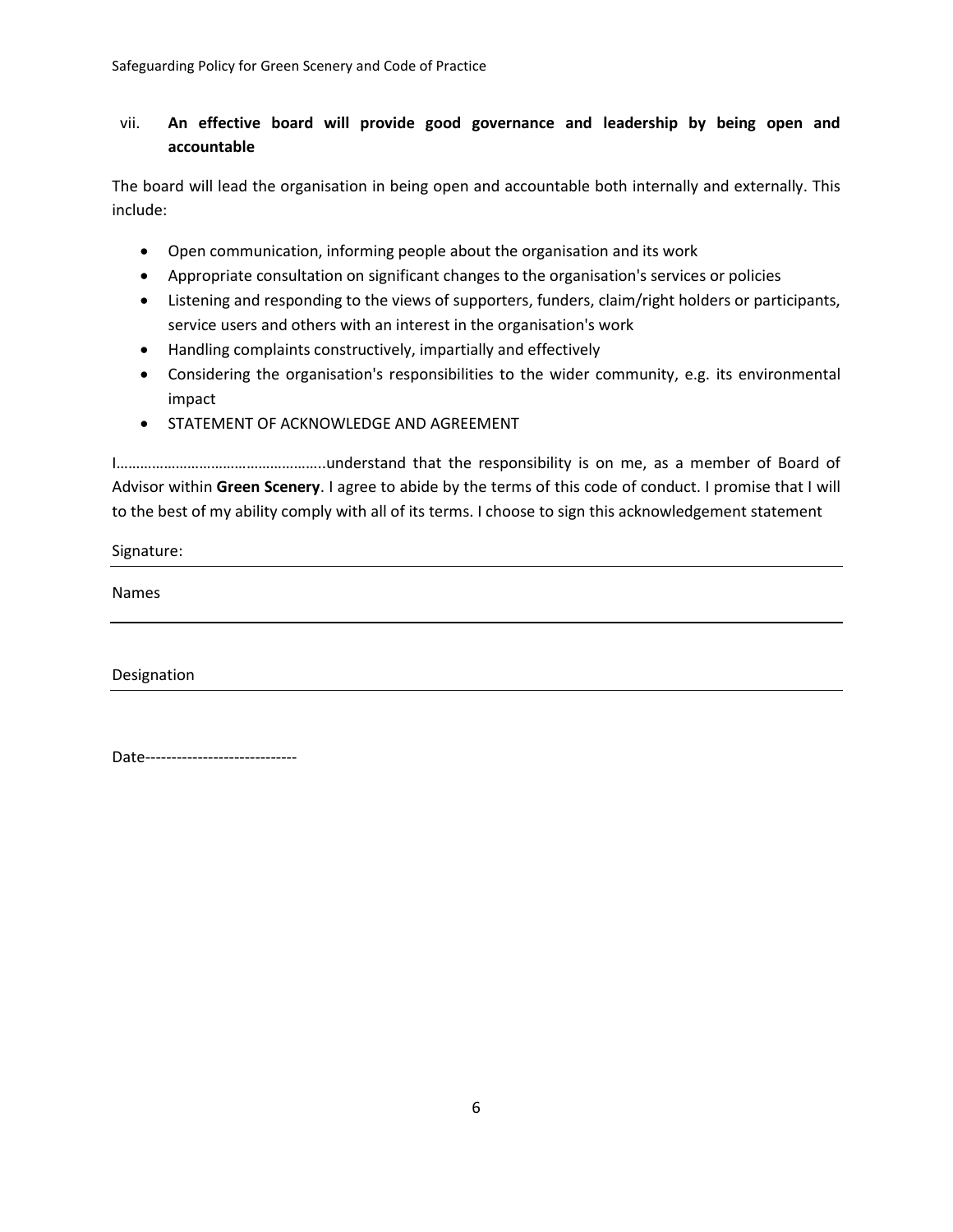#### **2. CODE OF CONDUCT FOR EMPLOYEE**

#### **PURPOSE**

The purpose of this code is to set down the conduct expected of service workers and to inform service users and the public of the standards of conduct they can expect from workers.

It forms part of the wider package of legislation, practice standards, policies and procedures that service workers must meet

Service workers are responsible for making sure that their conduct, policies and procedures that service workers must meet.

Service workers are responsible for making sure that their conduct does not fall below the standards set out in this code and that they safeguard the well being of service users and participants.

#### **Preambles**

**Green Scenery** (**GSSL**) aims to promote professionalism in service delivery. The present code offers general principles to guide professional conduct and the judicious appraisal of conduct

In its profession, **Green Scenery** values integrity, impartiality and respect for persons and shall seek to establish the highest ethical standard in work. **Green Scenery** seeks to hold the interest and welfare of claim holders and service users or participants to be paramount at all times.

**Green Scenery** expects all categories of persons working with the Organisation to meet this code and the Organisation may take action to any individual that fails to do so.

Service workers are required to take account of this code in making any decision about the conduct

#### **Principles of Practice**

#### 1. Competence

Workers shall endeavor to maintain and develop their professional competence, to recognise and work within its limits, as well as to indentify and ameliorate conditions which restrict it

Specifically, they shall:

a. Recognise their own limitation and provide services or only use techniques for which they are qualified by training and/or experience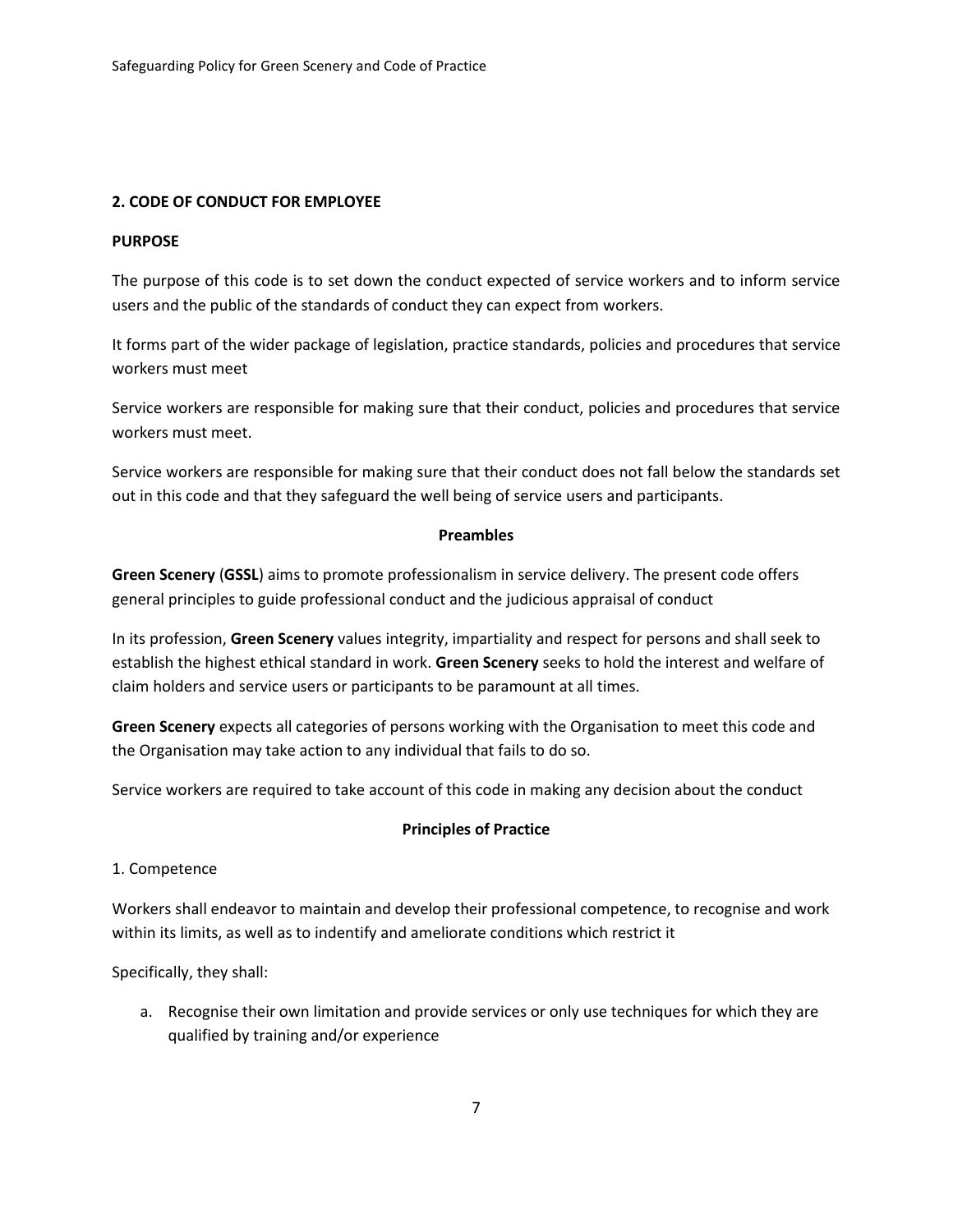b. Take all reasonable steps to ensure that those working under their direct supervision comply with each of the foregoing, in particular that they recognise the limits of their competence and do not attempt to practice beyond them

#### **2. Protect the rights and promote the interests of service users and participants.**

This includes:

- I. Treating each person as an individual
- II. Respecting and where appropriate, promoting the individual views and wishes of service users and participants
- III. Respecting and maintaining the dignity and privacy of service users and participants
- IV. Promote equal opportunities for service users and participants
- V. Respecting diversity and different cultures and values

#### **3. Establish and maintain the trust and confidence of service users and participants**

This includes:

- I. Being honest and trust worthy
- II. Communicating in an appropriate open accurate and straight forward way
- III. Respecting confidential information and clearly explaining agency policies about confidentiality to service users and participants
- IV. Being reliable and dependable
- V. Honoring work commitments, agreeing and arrangement and when it is not possible to do so, explaining why to service users and participants
- VI. Declaring issues that might create conflicts of interest and making sure that they do not influence your judgment or practice

### 4. **Promoting the independence of claim/right holders and service users/participants while protecting then as far as possible from danger or harm**

This includes:

- I. Promoting the independence of participants and service users as well as assisting them to understand and exercise their right
- II. Using established processes and procedures to challenge and report dangerous, abusive, discriminatory or exploitative behaviors and practices
- III. Following practice and procedures designed to keep you and other people safe from violent and abusive behavior at work
- IV. Helping claim/right holders and service user/participants to make complaints, taking complaints seriously and responding to them or passing them to the appropriate person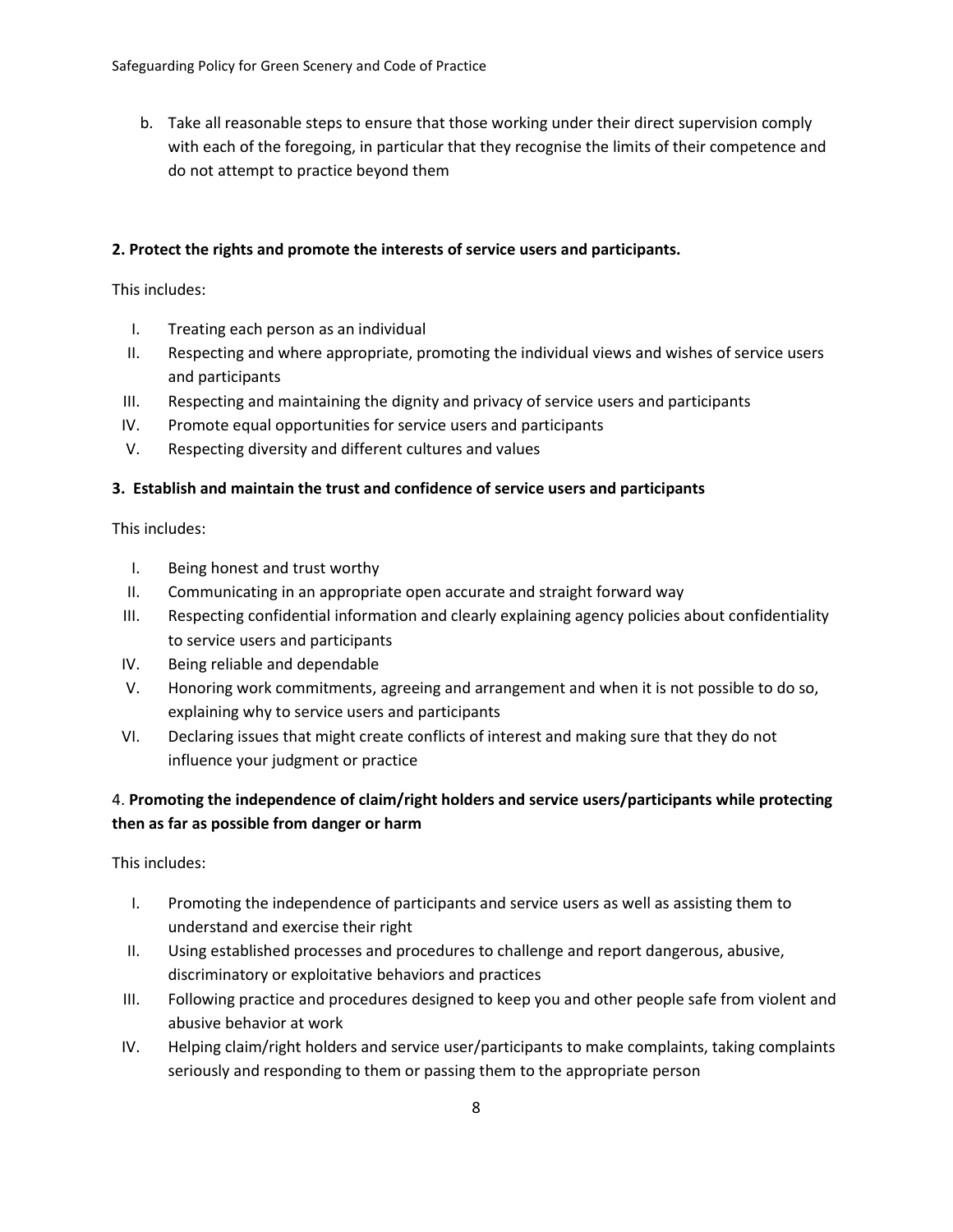#### **5. Uphold public trust and confidence**

In particular you must not:

- I. Abuse, neglect or harm service users. Claim/right holders or colleagues
- II. Exploit service users, claim/right holders or colleagues sexually, physically, emotionally, financially or in any other way.
- III. Abuse the trust of service users and participants or the access you have to personal information about them, or to their property, home or workplace
- IV. Form inappropriate personal relationships with claim/right holders or service users
- V. Discriminate unlawfully or unjustifiably against service users participants or colleagues
- VI. Put yourself or other people at unnecessary risk
- VII. Behave in a way in work or outside work which would call into question your suitability to work in service
- VIII. Accept personal gift from service users or claim/right holders gift or payments from any service providers that would or might appear to place you under an obligation

### 6. **Being accountable for the equality or work and take responsibility for maintaining and improving knowledge and skills**

This involves:

- I. Meeting relevant standards of practice, and working in a lawful, safe and effective way.
- II. Maintaining clear and accurate records as required by procedures established for your work
- III. Informing your employer or the appropriate authority about any personal difficulties that might affect your ability to do your job competently and safely.
- IV. Seeking assistance from your employer or the appropriate authority if you do not feel able or adequately prepared to carry out any aspect of your work or you are not sure about how to proceed in a work matter
- V. Working openly and co-operatively with colleagues and treating them with respect
- VI. Recognizing that you remain responsible for the work that you have delegated to other workers
- VII. Recognizing and respecting the roles and expertise of workers from other agencies and working in partnership with them
- VIII. Undertaking relevant training to maintain and improve your knowledge and skills and contributing to the learning and development of others

#### **7. Personal conduct and private interests**

- I. During official duties, dresses and behaves in a manner that enhances the reputation and dignity
- II. Acts responsible as far as the use of alcoholic beverages or any other substance with an intoxicating effect is concerned
- III. Do not use or disclose any organisational information for personal gain or the gain of others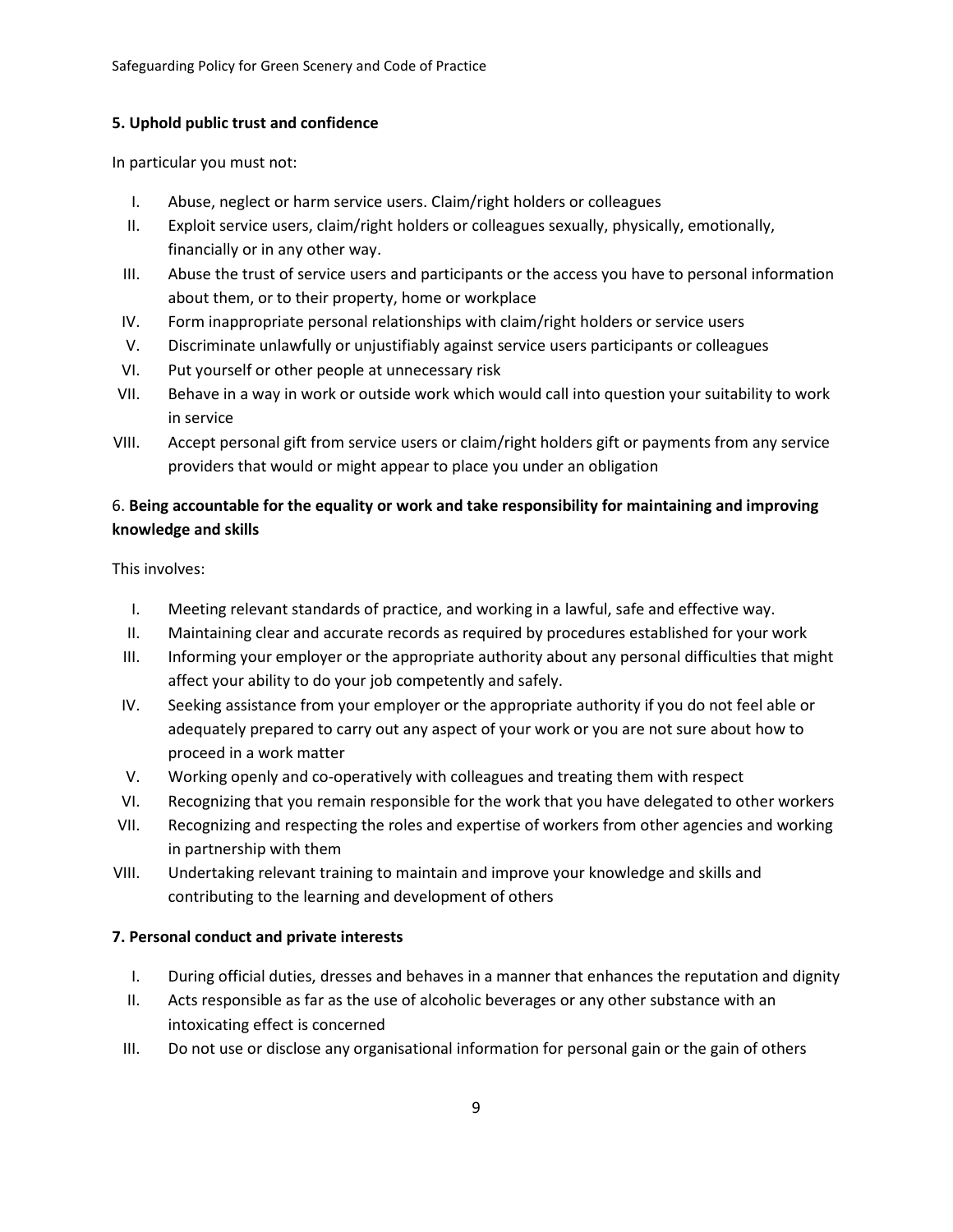IV. Do not, without approval, undertake remunerative work outside official duties or use office equipment for such work.

#### **8. Relationship with the Executive**

- I. Put the organisation's interest first in the executive of duties
- II. Loyally execute the daily policies of the organisation in the performance of duties as contained in all statutory and other prescripts
- III. Co- operative with organisation's leadership in promoting the organisational interest

#### **9. Relationship with users and claim/right holder**

- I. Serve the service users and claim/right holders in an unbiased and impartial manner in order create confidence in the organisation
- II. Being polite, helpful and reasonably accessible in dealing with the service users, at all times treating service users and claim/right holders as customers who are entitled to receive high standards of service.
- III. Do not unfairly discriminate against any service user or claim/right holder on account of race, gender, ethnic or social origin, color, sexual orientation, age, disability, religion, political persuasion, conscience, believe culture or language
- IV. Respect and protect every person's dignity and her or his rights

#### **10. Relationship among employees**

- I. Co- operate fully with other employees to advance the organisation's interest
- II. Execute all resources reasonable instructions by persons officially assigned to give them
- III. Refrain from favoring relatives and friends in work-related activities and never abuse the authority or influence other employee, nor being influenced to abuse the authority
- IV. Deal fairly, professionally and equitably with other employees, irrespective of race, gender, ethnic or social origin, color sexual orientation, age, disability, religion, political persuasion, conscience, belief, culture or language
- V. Refrain from party political activities in the work place

#### 11. **Appropriate behavior towards children**

- I. Treat children with respect regardless of race, color, sex, language, religion, political or other opinion, national, ethnic or social origin, property, disability, birth or other status
- II. Not use language or behavior towards children that is inappropriate, harassing, abusive, sexually provocative, demeaning or culturally inappropriate
- III. Not engage children in any form of sexual activity or acts including paying for sexual service or acts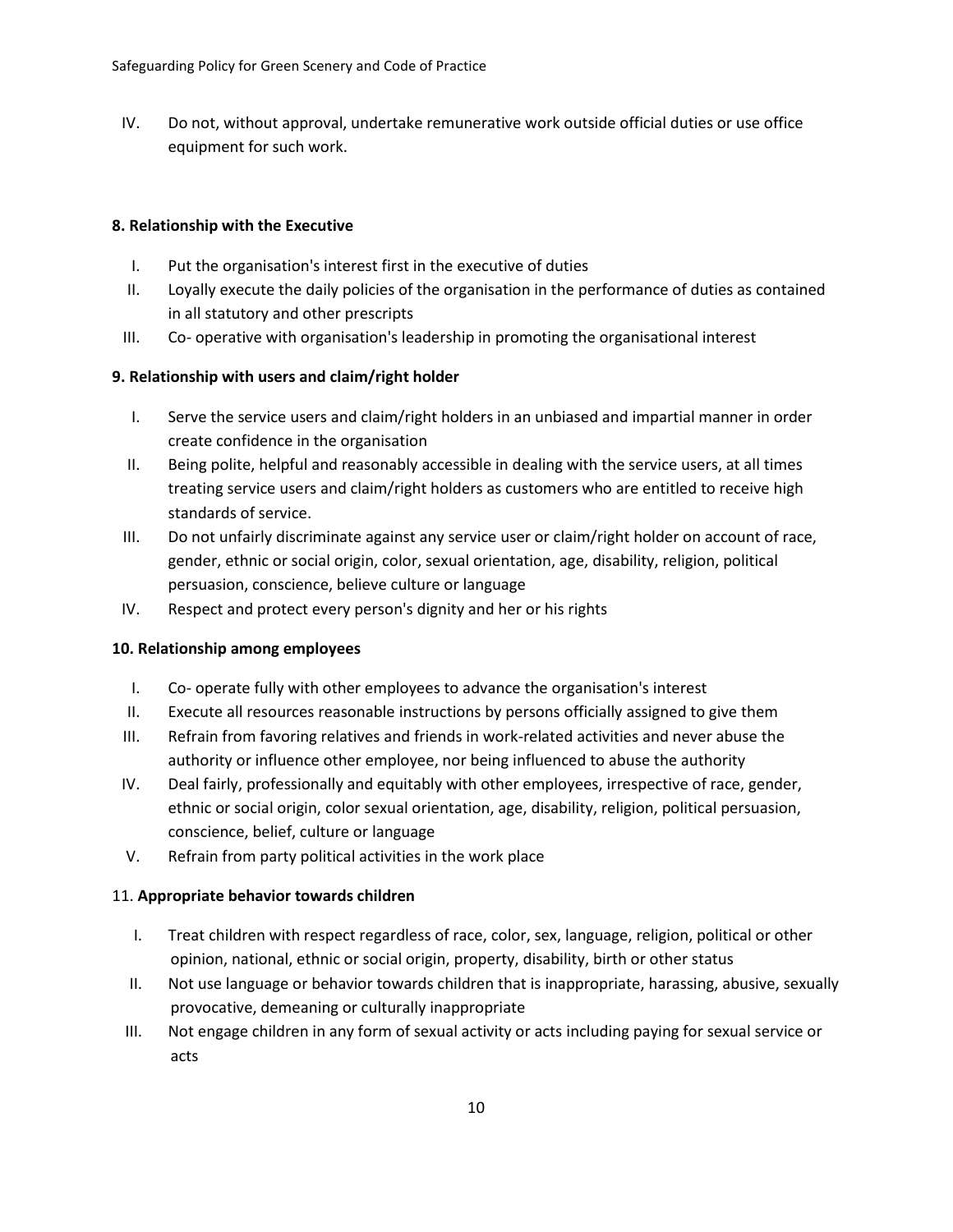- IV. Use computers, mobile phone, or video and digital cameras appropriately, and never to exploit or harass children or to access child pornography through any medium
- V. Immediately report concerns or allegations of child abuse in accordance with appropriate procedure

#### **12. Use of images for work related purposes.**

When photographing or filming a child or any other person for work related purposes, you must

- I. Before photographing or filming, assess and Endeavour to comply with culture or restrictions for reproducing personal images
- II. Before photographing or filming obtain consent from the individual, parent or guardian of the child as part of this you must exploit how the photograph or film will be used
- III. Ensure photographs, films, videos and DVD present individuals or children in a dignified and respectful manner and not in a vulnerable or submissive manner
- IV. The individuals or children photographed should be adequately clothed and not in poses that could be seen as sexually suggestive
- V. Ensure images are honest representations of the context and the facts

#### **STATEMENT OF ACKNOWLEDGEMENT AND AGREEMENT**

I…………………………………………………………………………….understand that the responsibility is on me, as person engaged by **Green Scenery**. I agree that while implementing my activities related to my work and in my life general, I will to the best of my ability comply with this code of conduct. I ill strongly avoid all actions, omissions or behaviors that could be construed as child abuse. I choose to sign this acknowledgement statement

Signature:……………………………………………………………………………………………………

Names……………………………………………………………………………………………………………………………………………………..

Date………………………………………………………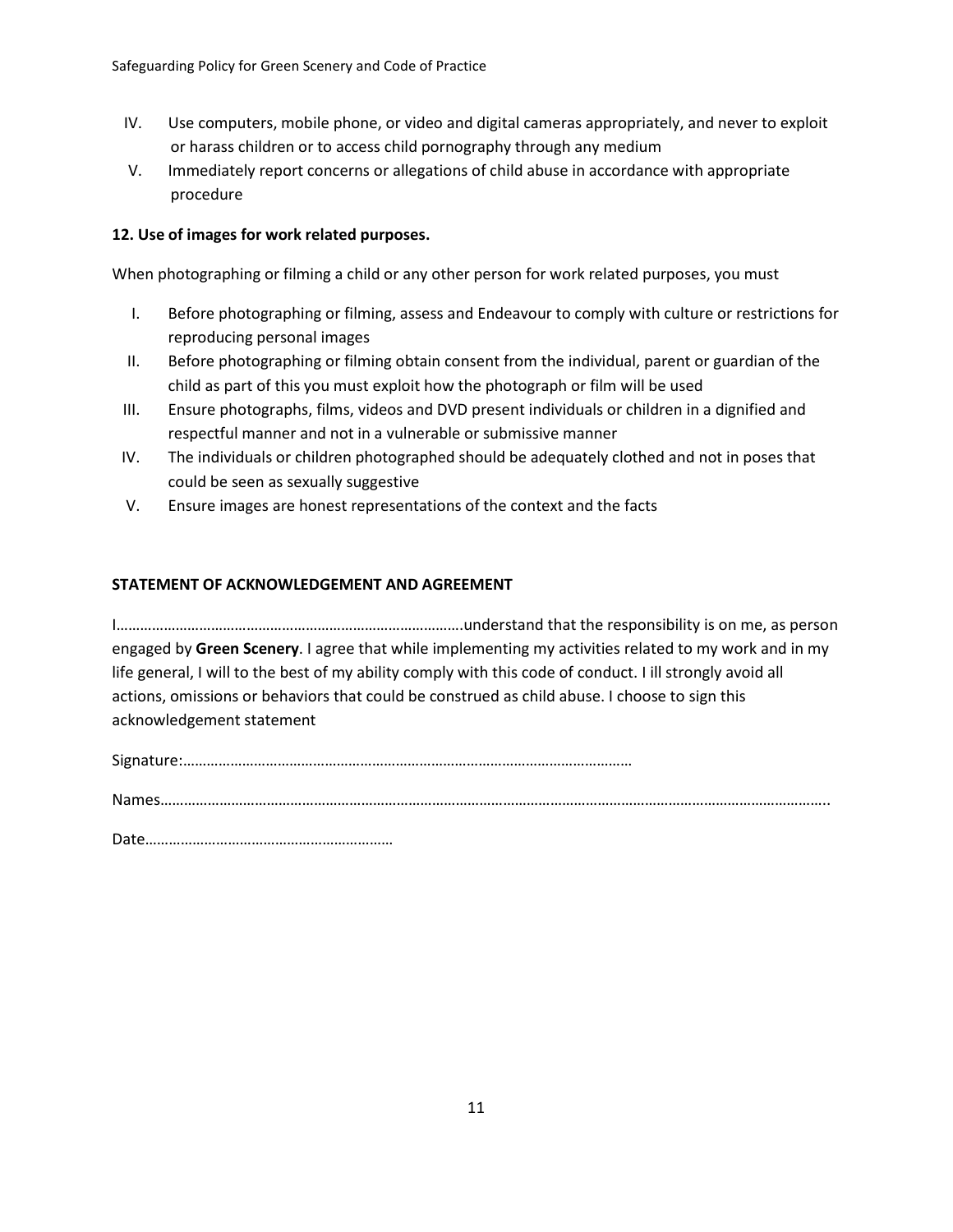#### **3. CODE OF CONDUCT FOR CLAIM/RIGHT HOLDERS**

The code of claim/right holders conduct developed to ensure that every decentralized branches as well as committees of **Green Scenery** continue to offer all claim/right holders as safe and productive environment. To help the organisation maintain a safe environment, free of disruptions, it is important that **Green Scenery** shares with its claim/right holder the code of conduct. The code of claim/right holders conduct outlines the organisation's expectations regarding claim/right holders conduct within communities where they live and at all Organizations related activities. Although this document clearly addresses consequences for behavior that is unacceptable, it also serves as a useful resource that helps all beneficiaries feel safe and secure every day. The code outlines major categories of behavior and states disciplinary actions that may occur as a result of claim/right holders' misconduct

Members of **Green Scenery** are advised to take the time to review and discuss the importance of the code of claim/right holders conduct within their communities. The organisation considers that each and every member as partner with the organisation in helping to achieve the goals and met the organisation's objectives in a safe, engaging, inspiring and challenging environment

#### **PROHIBITED CONDUCT:**

Claim/right holders are subject to the code of claim/right holders conduct while in possession of organisation properties, while engaged in or attending organisation activities. Claim/right holders may also be disciplined for acts committed outside organisation especially that their conduct affect immediately the organisation's reputation

Prohibited conduct is any behavior incompatible with the organization environment and good citizenship and includes, but is not limited to:

- **1. Dress:** claim/rights holders might maintain personal attire and grooming standards that promote safety, and acceptable standards of social conduct. Clothing that exposes private parts, or that is otherwise sexually provocative, is prohibited.
- **2. Disrespectful Behavior:** claim/right holders might behave in a respectful manner towards personnel/staff/heads of committees and any other participants. Rude behavior and insulting authority are behaviors prohibited in **Green Scenery**
- **3. Insubordination**: claim/right holders might obey the directions of any staff members or any other head of committee as mutually agreed failure to comply with direction or instruction of a staff member, refusal to work or to participate in cooperative activities are considered as misconduct and result in a disciplinary action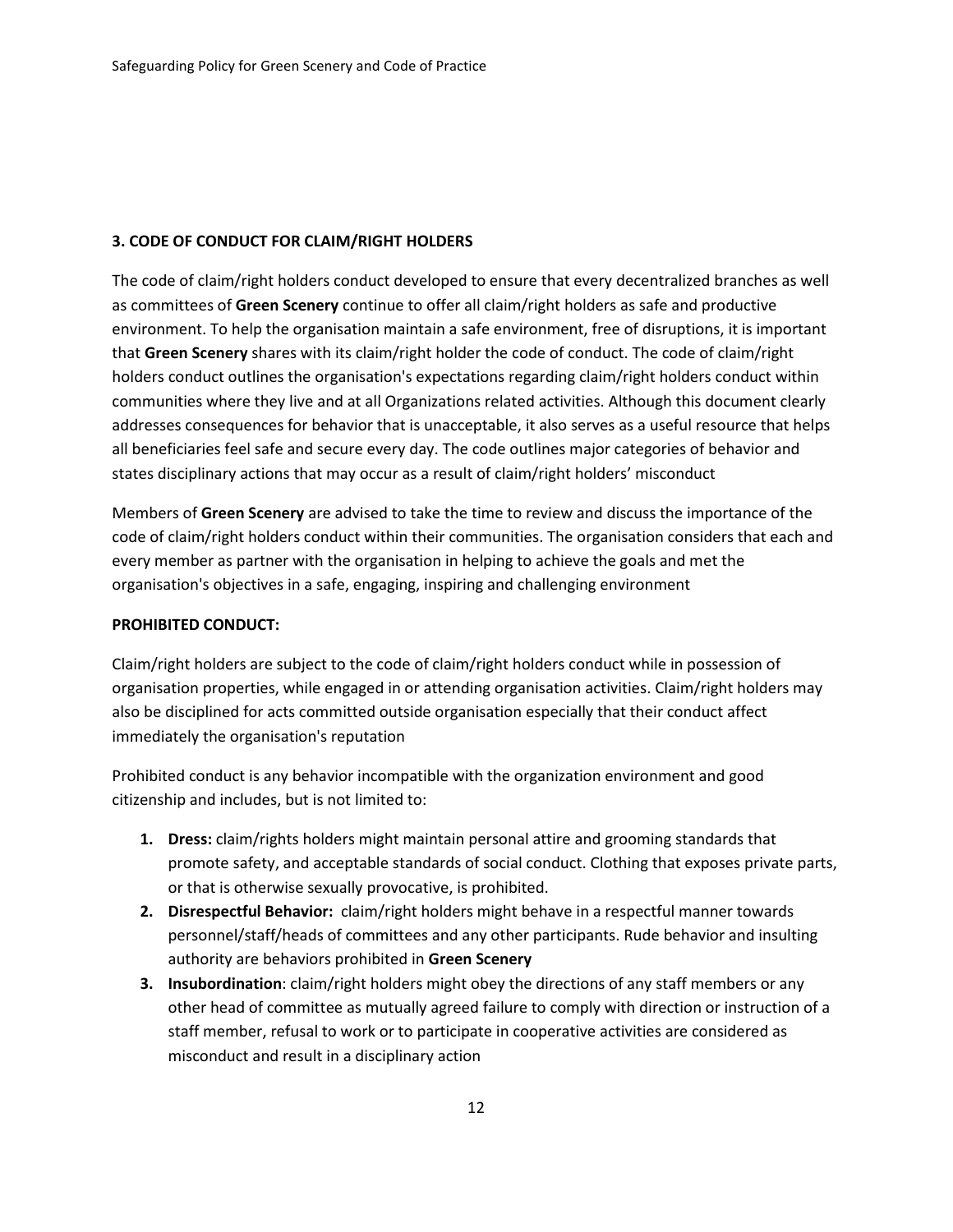- **4. Obscenity**: claim/right holders are not allowed to use language, gesture, or conduct that is obscene or abusive. Possession of offensive materials such as nude photographs, phonographs videos etc are behaviors that disrupt the individual's reputation as well as the organization. Claim/right holders are expected to have appropriate and a respectful language and manner
- **5. Fighting**: claim/right holders and organisation personnel are entitled to an Organization environment free from threat and the physical aggression of others striking each other for the purpose of causing bodily harm threatening incitement/instigation with 5this put claim/right holder at risk of disciplinary action.
- **6. Theft/Attempted theft**: possess or attempt to possess stolen property is prohibited in **Green Scenery**
- **7. Sexual Offenses**: it would be a shame to hear an Organization member engaged in sexual or immoral behavior such as offensive touching, sexual harassment, obscene phone calls, and inappropriate sexual behavior. Any claim/right holder committing any of these offenses or related activities will be automatically expelled
- **8. Harassment and Discrimination**: harassment of the Organization as well as its members or discriminate against another claim/right holder based upon on his/her race, color sex, disability, national origin, ethnicity or religion are the acts that are bringing the reputation of the Organization and its members into disrepute. Claim/right holders must pay a particular attention to this as long as the organization will never tolerate harassment and discrimination

In addition **Green Scenery** encourages every member to act immediately when they become aware of any threat intended to cause harm to children or any other child abuse. The responsible course of action is to immediately alert organization officials or the police. The organization will work in conjunction with police to arrest and press charges against individuals involved in such instances

#### **DISCIPLINARY ACTION LEVELS**

The following summarize the levels of disciplinary action which shall be enforced by organization personnel as well as Board and this action will be applicable on claim/right holders who are in violation of rules, code of conduct, political and other guidelines.

In any case, the officer, committee, or organization board which hears the misconduct case will be **impartial** and the disciplinary decision will be based on evidence presented at the hearing in the presence of both parties. Before making any disciplinary actions, the claim/right holders shall be given written notice of the charges against him/her. If he/she denies the charges, he/she must be given an explanation of the facts as known to organization personnel and an opportunity to present his/her version of what occurred

#### **Level 1. Verbal Warning/Requirement**

The personnel /staff heads of committees will tell/remind the claim/right holder not to engage in inappropriate behavior or give the claim/right holder a reminder of the rule.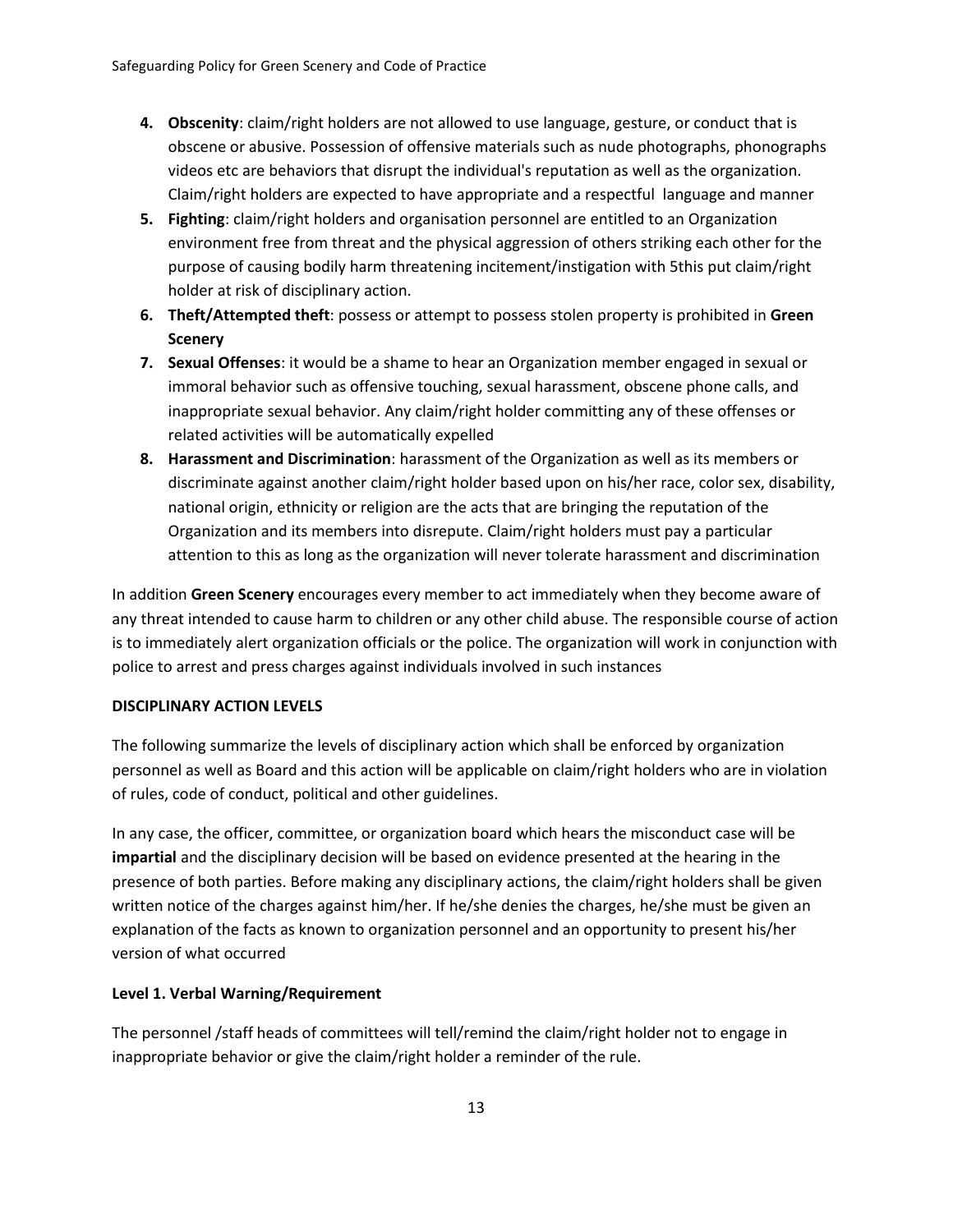#### **Level 2. Conference**

Staff member/heads of committees as well as board members may conduct a conference themselves or with the claim/right holder to consider the misconduct of the claim/right holder and make recommendations for improvement

#### **Level 3. Intervention**

Staff member may use one of the following interventions: referral to counselor, claim/right holders' support team, counselor, social worker, a written agreement between the claim/right holder and the party listing requirements for improvement; temporary denial of the claim/right holders' right to participate in designated activities; a written agreement with the claim/right holder for a defined period of good behavior etc

#### **Level 4. Suspension**

If it becomes clear that there is sufficient and significant cause indicating that the claim/right holder's behavior remains incompatible with organizational ethical principles with the approval of organization board that claim/right holder may be suspended for a certain period. For the best interest of the claim/right holder and the organization the administration may determine the appropriate the period for suspension

Any claim/right holder who is under suspension shall be restricted in cooperative programmes and excluded as a participant in organization programmes or any other organizational activities until read mission by the discipline committee of the organization board

The claim/right holder who has been suspended by the disciplinary committee of the organisation board might be required to provide a written request for readmission after the period of punishment. Such request should be accompanied by evidence acceptable patterns of conduct

#### **Level 5. Expulsion**

It after all disciplinary processes the claim/right holder continues engaging in prohibited conduct as outlined in the code of conduct and if the organization organs determine that his/her presence is organization programmes creates a continuing danger to organization and to the members as well as to other service users, the claim/right holder may be removed from organization immediately. The expulsion may be confirmed or disapproved by organization

#### **STATEMENT OF ACKNOWLEDGE AND AGREEMENT**

I…………………………………………………………………………… have read and understand the organization code of conduct. I agree to abide by its terms. I further understand that violation of this code of conduct may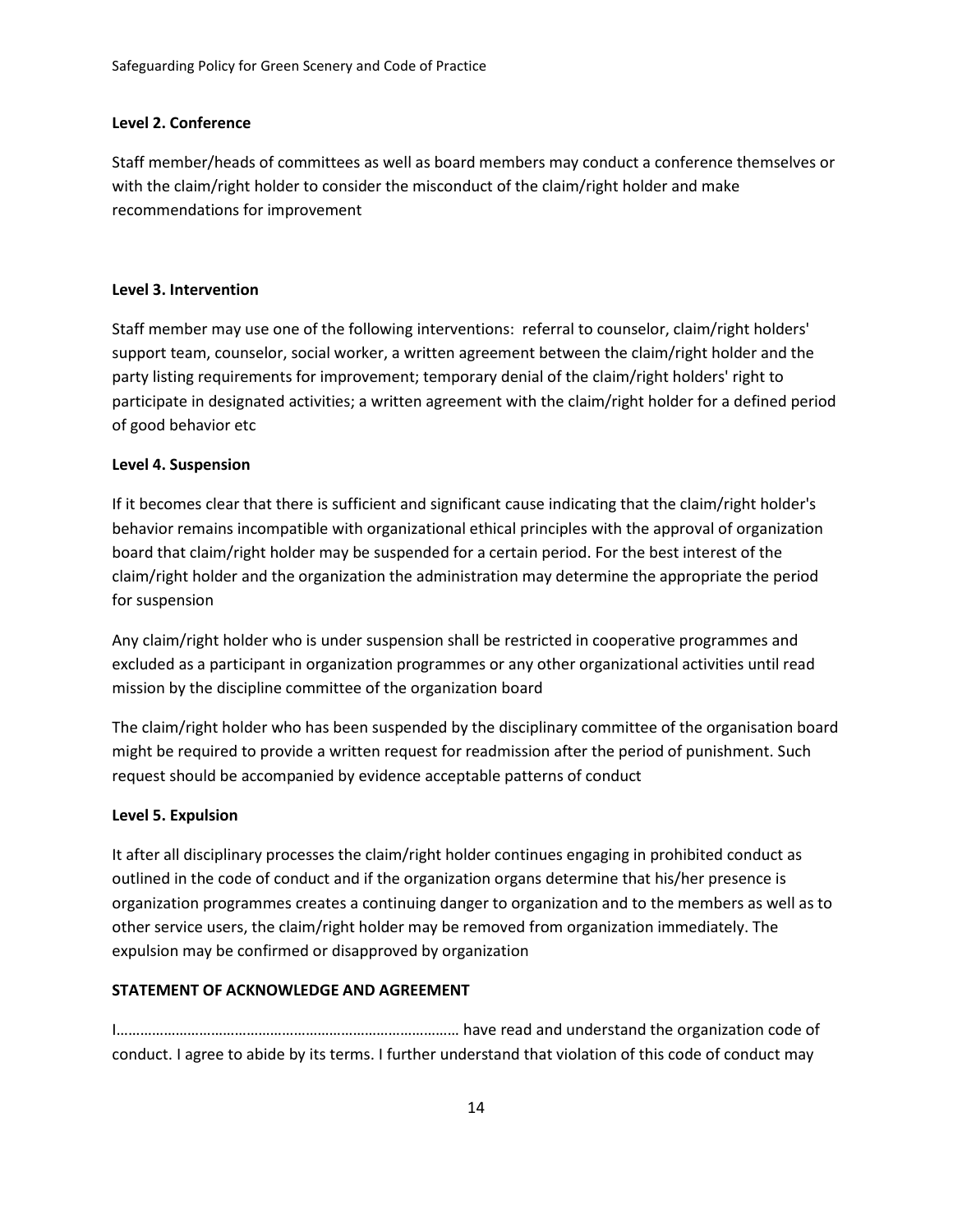result in organization disciplinary action (including suspension or expulsion) being taken against me. I choose to sign this acknowledgement statement

Signature ……………………………………………………………………………………………………………

Names…………………………………………………………………………………………………………………………………………………….

Date………………………………………………………………………………..

#### **4. VOLUNTEER CODE OF CONDUCT**

#### **1. Confidentiality**

Volunteers may honor the confidentiality of Organization, service users, claim/right holder, staff, sponsors and donors. They may consider information pertaining to medical conditions, family relations, phone numbers and addresses, sexual orientation and other facts of a highly personal nature as confidential and therefore they may understand that they are not allowed to disclose this information to any person who is not authorized by **Green Scenery**

#### **2. Non-discrimination/equity**

In keeping with **Green Scenery** philosophies and policies, **Green Scenery** will neither practice nor tolerate discrimination or harassment against any staff member, volunteer or service- user on the grounds of race, color, place of origin, ethnic origin, ancestry, citizenship, political or religious affiliation, gender, sexual orientation, age, marital status, family relationship, HIV status, economic status, identity, disability or record of offences.

Volunteers may treat each other. Staff and service users with respect and dignity. They may honor all members right to self- determination and agree to support people in making their own personal choice

#### **3. Conflict of interest**

Volunteer may discuss with their supervisors any potential conflict and every matter related to their work and commit to being truthful in all matters

#### **4. Relationship**

**Green Scenery** encourages friendly relations between volunteers and those they serve. However, it is important to remain aware of appropriate relations. As with paid staff, **Green Scenery** discourages relationships of a romantic or sexual nature between supervisors and those they supervisors and those they supervise or volunteers and those they serve. Volunteer work and agree to speak with their supervisors on any relationship that can make it difficult for them to remain objective and fulfill their volunteer obligation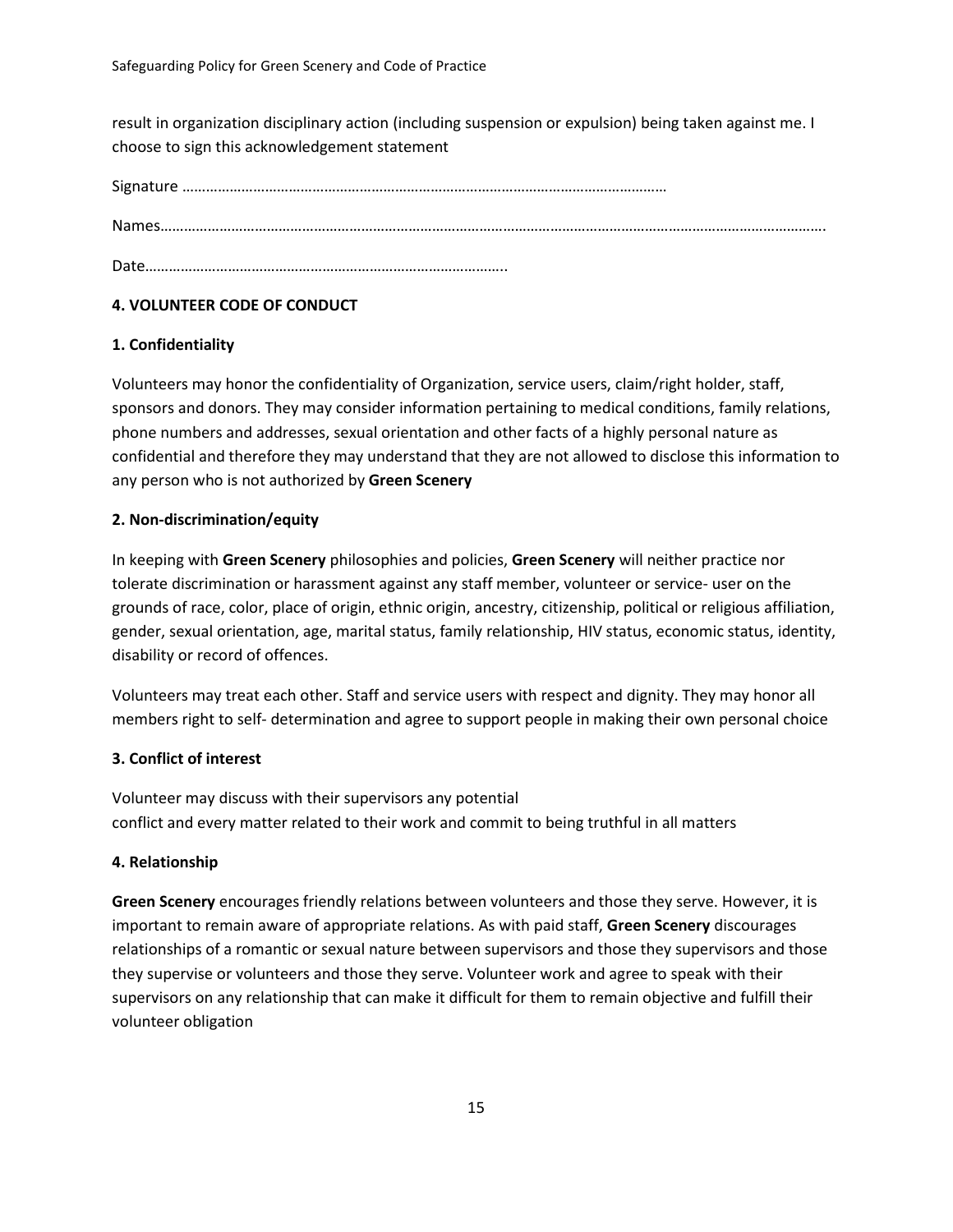#### **5. Limits**

Volunteer may maintain the limits they have set for themselves with respect to the emotional and physical resources they are willing to provide. They may understand that their own training and education may limit their ability to serve service-users and they may recognize that they need to ask for assistance or refer when appropriate. If they feel they are asked to do something outside of their job description r are having difficulty saying no to a staff member or service user, they may ask for support and coaching from their supervisors.

#### **6. Training and continuing development**

Volunteers may understand that in accepting a volunteer position with **Green Scenery**, they are agreeing to undertake and complete the necessary training before, during and in the course of their volunteer assignment as outlined and as indicated in their program agreements. They may understand that it is essential as volunteers to keeping updated on new information attend meetings as well as taking advantage of opportunities such as seminars and workshops offered both within and outside of **Green Scenery**

#### **7. Alcohol/drug use**

Volunteers may understand that being under the influence of alcohol or drugs may interfere with their ability to deliver service. They are not allowed to perform their volunteer duties while under the influence of drugs or alcohol, not to provide service users or claim/right holders with illegal substances or encourage their use not to participate with them in alcohol and/or drug consumption.

#### **STATEMENT OF ACKNOWLEDGEMENT**

I……………………………………………………..……………………...understand that failure to adhere to any and all parts of this code may result in suspension from my volunteer duties and/or termination of my Acknowledgement statement

Signature……………………………………………………………………………….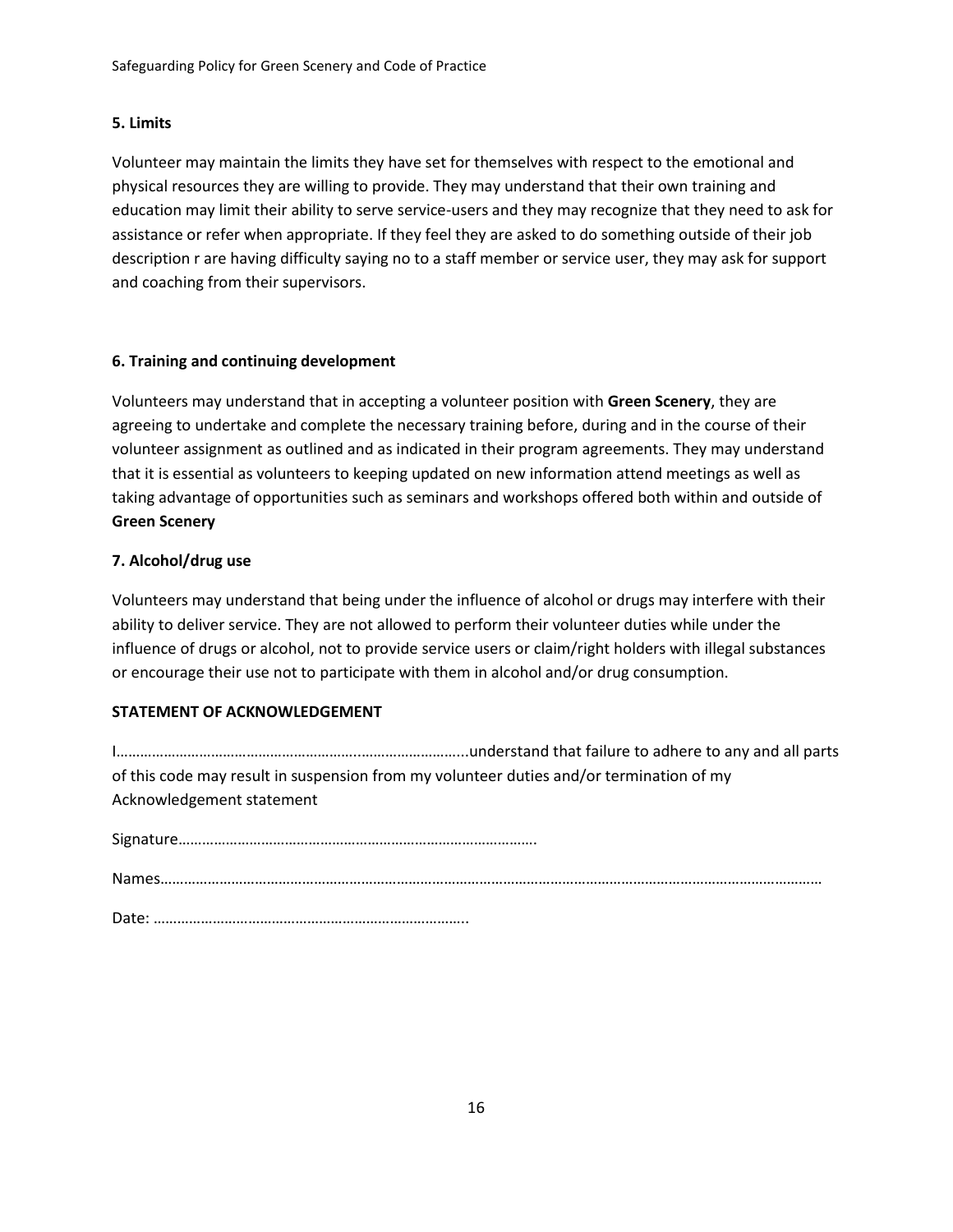#### **PART TWO**

#### **SAFEGUARDING POLICY**

### **1. INTRODUCTION**

### **1.1 SAFEGUARDING**

Safeguarding in any organisation is the responsibility for all in the organisation to make sure that as far as is reasonably possible staff, volunteers, operations and programmes of the organisation do no harm to children, young people or vulnerable groups whether they are young or adults. It is the organisation's responsibility to ensure that it does not expose children, young people or vulnerable adults to the risk of discrimination, neglect, injury and or abuse (herein referred to as harm), and that any concerns the organisation has about the safety of children, young people and vulnerable adults are addressed and reported to the appropriate authorities for action. The organisation also has a responsibility to protect its staff and volunteers when they are vulnerable, for example, when ill or at risk of harm or abuse at all times.

### **1.2 PURPOSE**

This policy is designed to outline Green Scenery's commitment to prevent harm, and to promote the rights, health and wellbeing of children, young people and vulnerable adults of all categories. This policy is designed to inform, guide and direct staff, volunteers, interns and service providers in the use of this safeguarding framework. Green Scenery (GSSL) shall use this framework to establish a culture of safeguarding at all levels of the organisation and at all times.

### **1.3 SCOPE**

This safeguarding policy is meant to be applied by all Green Scenery Board members, staff, interns, volunteers and collaborating partners in Sierra Leone. It is for all the aforementioned to understand and abide by the guidelines outlined in this document, and by extension to all policies and documents herein referred to.

### **1.4 ACCOUNTABILITY**

Green Scenery's Executive Director and Management shall take ultimate responsibility for the welfare and protection of children, young people, physically challenged and vulnerable adults within the context of GSSL's work. It is however recognised that despite varying levels of accountability, safeguarding is everyone's responsibility.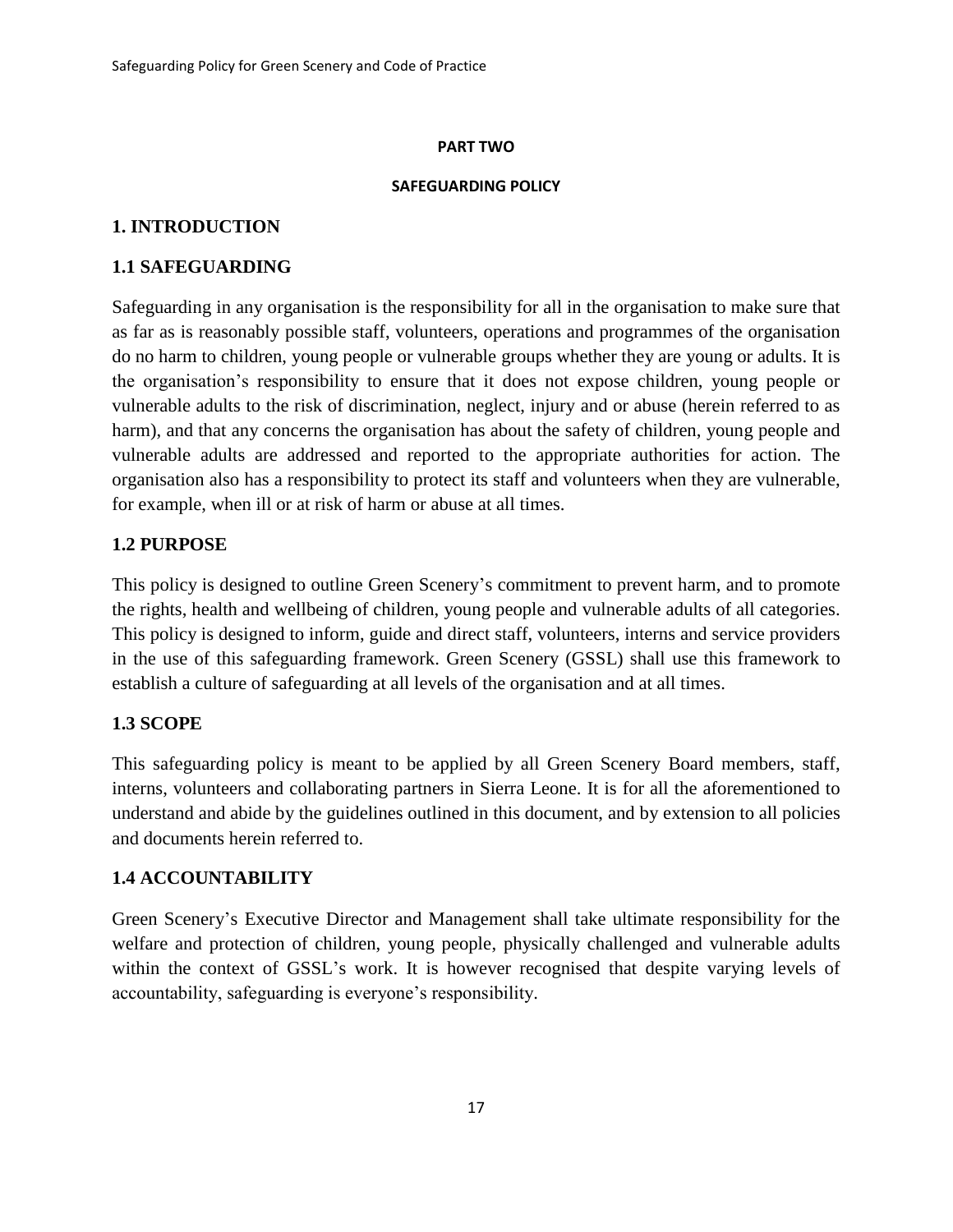# **1.5 COMPLIANCE**

Compliance with the policy is not optional; it is compulsory for GSSL staff and concurrent with the start of any kind of relationship with GSSL. Actions of the staff and or other collaborating partner staff found to be in-breach of the policy will be subject to disciplinary procedures and potential legal action. Green Scenery (GSSL) believes that safeguarding children, young people and vulnerable adults is the responsibility of management and staff members, and will ensure everyone understands their own responsibilities including their mandatory obligation to report a concern, allegation or disclosure, and is aware of the mechanisms in place to do so.

# **1.6 DISTRIBUTION**

Key to the successful implementation of this policy is ensuring thorough and comprehensive distribution and awareness of its existence. To this effect:

- GSSL will widely promote and disseminate the policy, making both hard and electronic copies available and accessible to all relevant stakeholders.
- **•** The Executive Director and management will be responsible for making available adequate copies of the policy for full accessibility and understanding by all relevant parties.
- Distribute the policy to partner organisations so that the policy commitments, principles and practices are publicised and partner organisations are clear about GSSL position on safeguarding.

# **2. POLICY STATEMENT**

- GSSL considers the welfare and protection of children, young people, persons with disabilities and vulnerable adults to be an organisational imperative with primacy over the success of programmes or strategic objectives.
- GSSL has zero tolerance approach to the harm of children, young people, persons with disabilities and vulnerable adults.
- GSSL recognises that safeguarding is everyone's responsibility and that it has a responsibility to put in place reasonable measures to ensure, as far as possible, the safety and wellbeing of the children, young people, persons with disabilities and vulnerable adults with whom we work, and to protect the communities in which GSSL operates from harm caused by its programmes or the members.
- GSSL believes that everyone has an equal right to protection from abuse and exploitation regardless of age, race, sex, sexual orientation, marriage and civil partnership, pregnancy or having a child, gender reassignment, language, religion, political or other opinion, national, ethnic or social origin, property, disability, birth or other status.
- GSSL is committed to responding promptly, appropriately and constructively to all information presented from children and young people, and pledges to always believe and act on any disclosures made.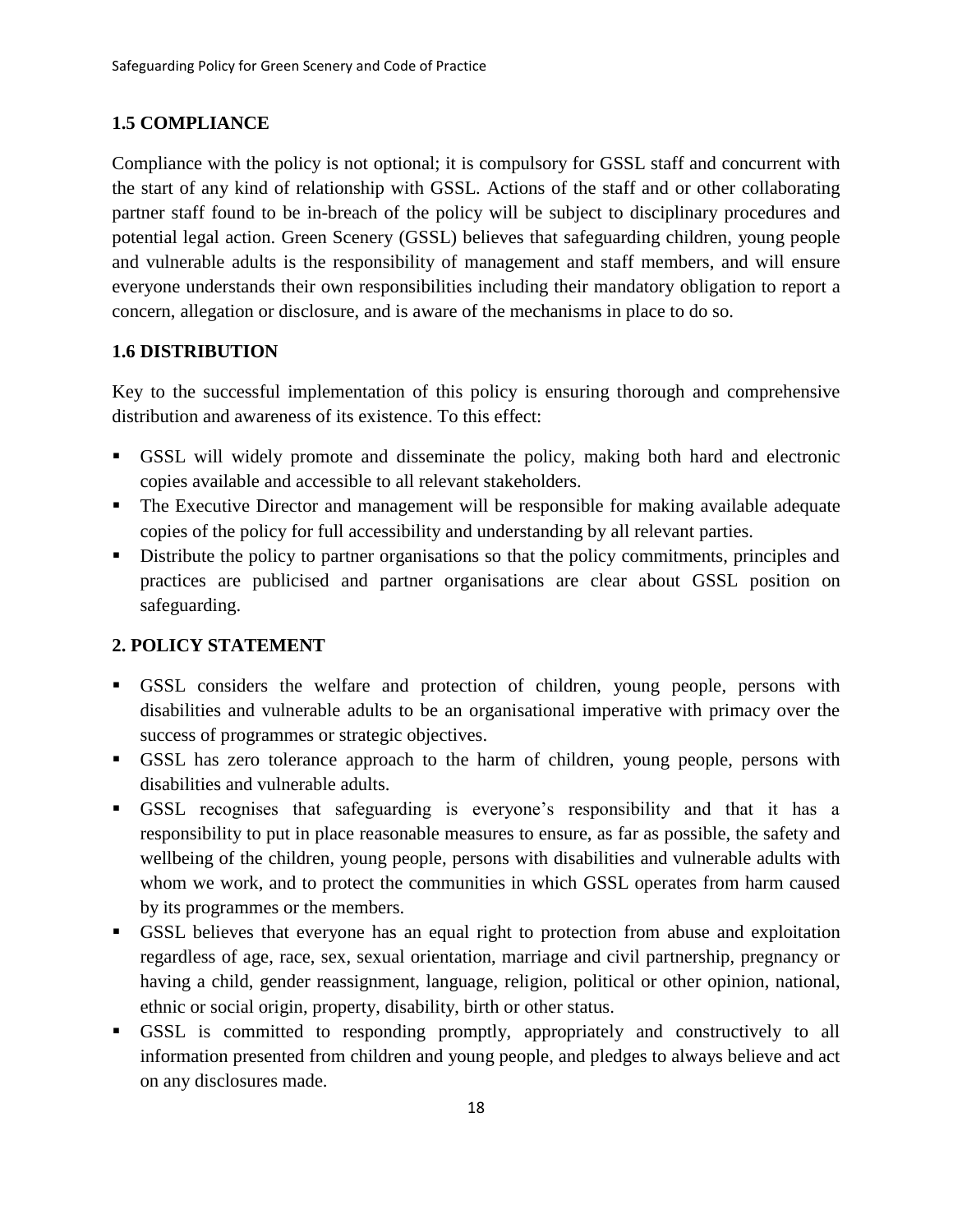▪ GSSL values the contribution of children, young people and vulnerable adults and considers them to be key partners in developing and improving safeguarding procedures and services.

# **3. PRINCIPLES**

GSSL commits itself to the following principles identified in the Care Act (2014) statutory guidance in its approach to safeguarding children, young people, persons with disabilities and vulnerable adults. These principles should be upheld by all those to whom this policy is addressed.

**3.1 EMPOWERMENT:** The importance of beginning with the assumption that each individual is best-placed to judge that individual's wellbeing.

**3.2 PROTECTION:** Support and representation for those in greatest need.

**3.3 PREVENTION:** Prevention of harm is a primary objective.

**3.4 PROPORTIONALITY:** A proportional and least intrusive response appropriate to risk.

**3.5 PARTNERSHIP:** Local solutions through services working in communities.

**3.6 ACCOUNTABILITY:** Accountability and transparency in delivering safeguarding

**3.7 PARTICIPATION:** Participation and inclusion of stakeholders in delivering safeguarding

# **4.0 UNITED NATION CONVENTION ON THE RIGHTS OF THE CHILD (UNCRC)**

- a) It is recognised that how vulnerable groups and behaviours are distinguished within GSSL areas of operation is subject to cultural interpretation and that sensitivities and even taboos may exist as to how these groups and behaviours are recognised, supported or marginalised.
- b) As a local organisation, GSSL endorses the general principal of the United Nations Convention on the Rights on the Child (UNCRC) and Child Right Act, 2004, that all the rights guaranteed by these documents must be available to all children without discrimination; and article 19 of the UNCRC which accords equal rights of protection for children from abuse.
- c) Cultural discrepancies are not considered an appropriate reason for GSSL members to breach, contradict or dispute the rights guaranteed by the UNCRC and CRA.

### *(Refer: United Nations Convention on the Rights of the Child)*

### **5.0 LEGAL COMPLIANCE**

a) GSSL is committed to exercising compliance as far as is reasonably practicable with all safeguarding legislations relevant to its programmes and areas of operation.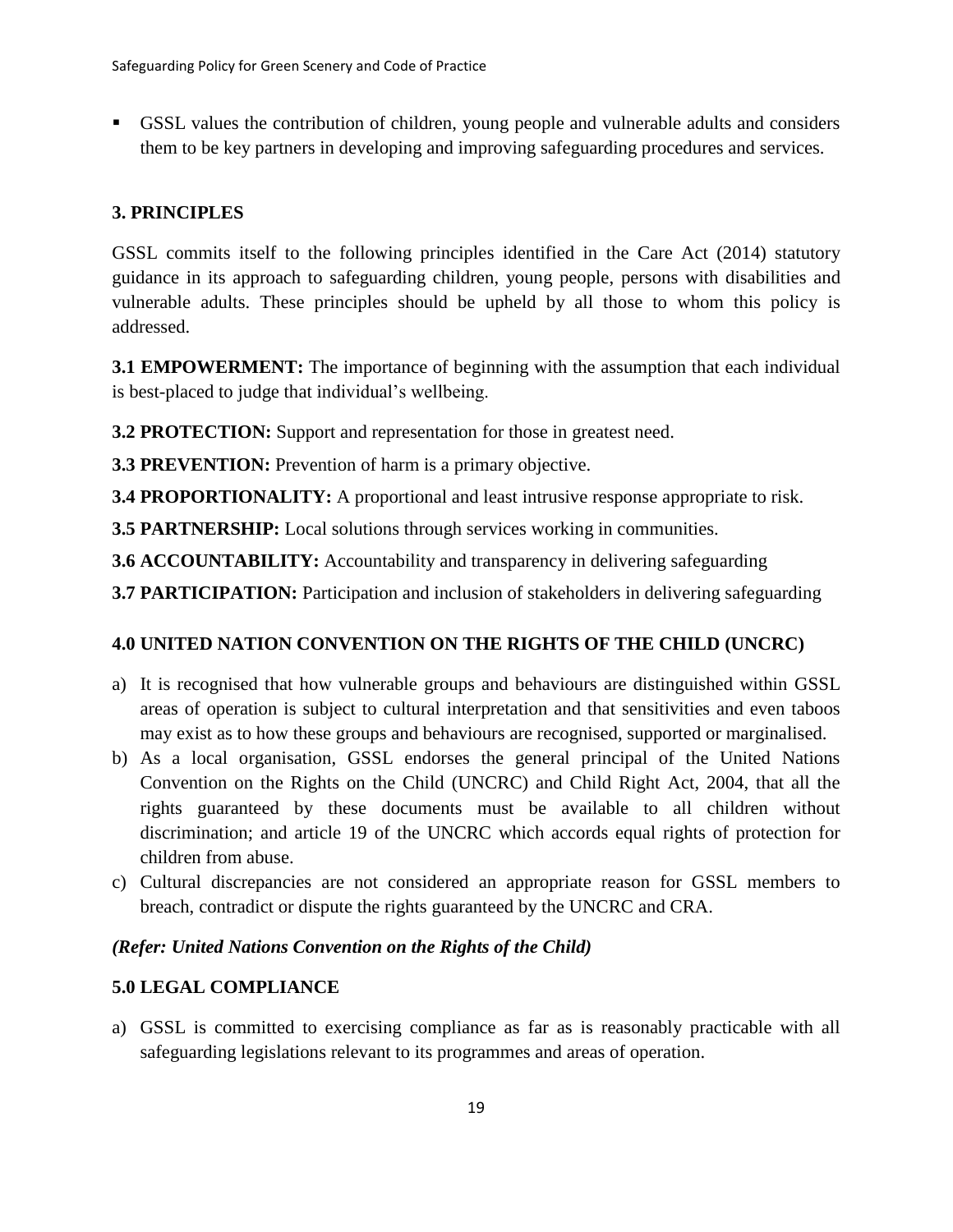- b) It is recognised that local legislation in this area exist in Sierra Leone, however this policy identifies minimum standards that may exceed the requirements of local legislation, and these standards must be upheld where they do not cause conflict with local law.
- c) Every staff member and partner of GSSL is required to complete a safeguarding mapping exercise to gain an understanding of the local safeguarding context. This will include identifying relevant local legislation and agencies or services available for referrals or signposting.

# **6.0 DUTIES**

All members will receive training in order to fulfil the following duties:

### **a) RECOGNISE:**

To be able to recognise the possible signs that could indicate that harm is occurring to a child, young person, persons with disabilities or vulnerable adults. To be able to recognise when best practice as identified in this policy is not being observed.

# **b) RESPONSE:**

To respond appropriately and proportionally in-light of a disclosure, incident, allegation or concern. The following can be used as guidance on how to respond when receiving a disclosure:

# **c) WHAT TO DO WHEN RECEIVING A DISCLOSURE**

- I. Listen
	- II. Empathise with the person
	- III. Ask who, when, where and what, but NOT why
	- IV. Repeat / check your understanding of the situation
	- V. Report appropriately

# **WHAT NOT TO DO WHEN RECEIVING A DISCLOSURE**

- I. Become defensive
- II. Argue with the person
- III. Be dismissive
- IV. Blame others
- V. Make assumptions without knowing the facts
- VI. Make promises you can't keep
- VII. Ignore the problem
- VIII. Try to investigate yourself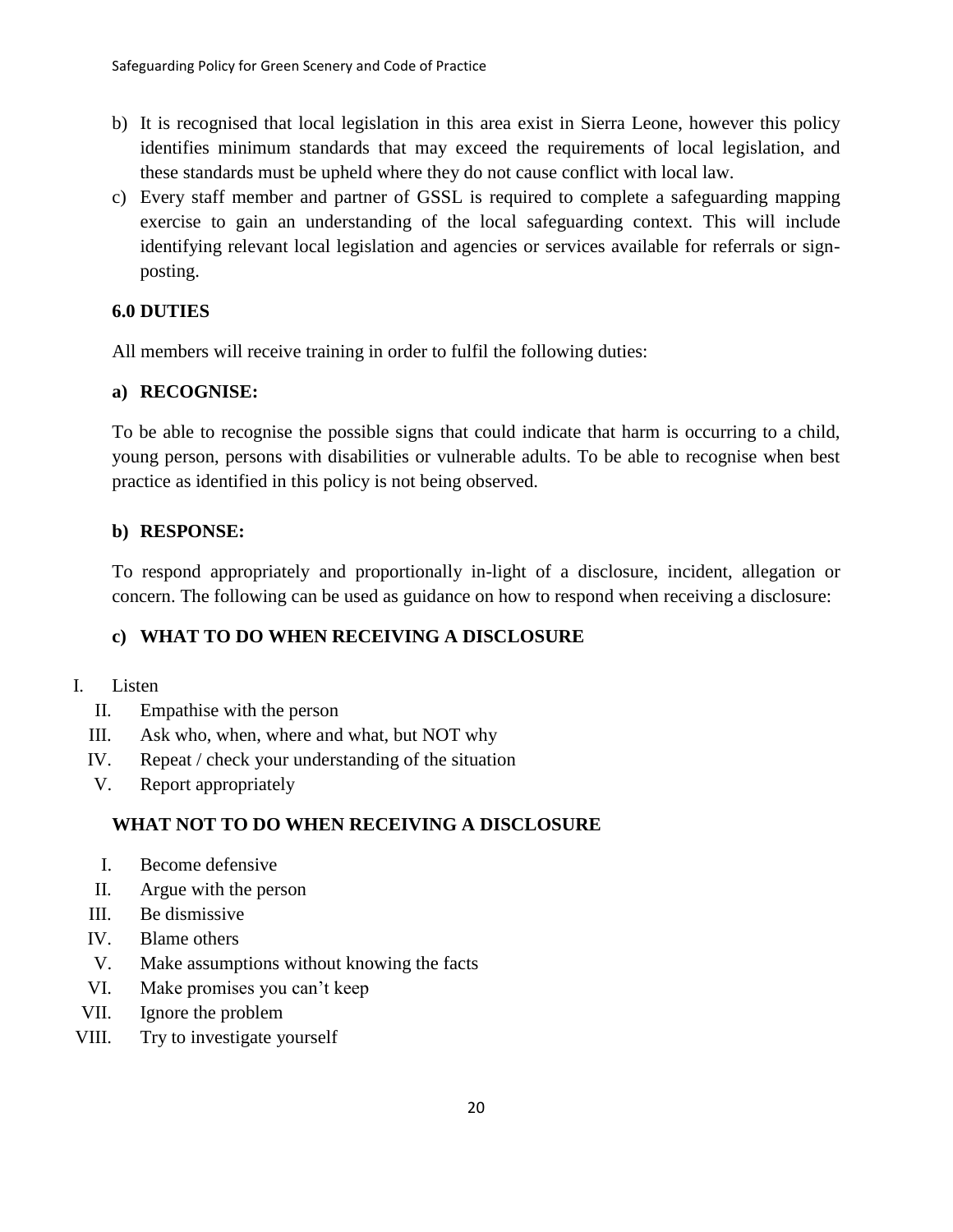### **d) RECORD**

To record factually and accurately, without speculation, opinion or assumption the details of a concern or disclosure. In the case of a disclosure, a record must be made using, as much as is reasonably practicable the words used by the person when disclosing.

### **e) REPORT**

To report promptly to the most relevant and accessible point of contact. In the first instance this is the Executive Director serving as lead Safeguarding Officer, then followed by the Programmes coordinator serving as Deputy Safeguarding Officer, Administrative officer serving as Proxy Safeguarding Officer, or member of staff affected persons feels most comfortable and able to report to.

# **6.1 PROHIBITED BEHAVIOURS**

To ensure that the risk of harm to children, young people, persons with disabilities and vulnerable adults is kept as low as is reasonably practical, GSSL strictly prohibits the following behaviours. The prohibitions listed are not exhaustive and are underpinned by the safeguarding code of conduct, which all staff and volunteers are required to sign and uphold.

1. Sexual activity with anyone under the age of 18.

2. Sexually abuse or exploit children, young people, persons with disabilities or vulnerable adults.

3. Hit or physically assault a child, young person, persons with disabilities or vulnerable adult.

- 4. Put a child, young person or vulnerable adult at risk of harm.
- 5. Sexual activity with a community member.
- 6. For staff to have a sexual relationship with a volunteer.

7. Use a position of power to take unfair advantage of a fellow staff member, community member, partner or volunteer

# **6.2 LEAD SAFEGUARDING OFFICER (+ DEPUTY)**

- GSSL is committed to ensuring organisational safeguarding responsibilities are comprehensively fulfilled.
- **•** Integral to the successful implementation of robust safeguarding practice is the identification and training of a Lead Safeguarding Officer (and deputy) as vital internal resources to support the delivery of effective safeguarding management. The requirements and responsibilities outlined in the Lead Safeguarding Officer Terms of Reference are designed to be compliant with widely accepted standards.

*(See above – Code of practice)*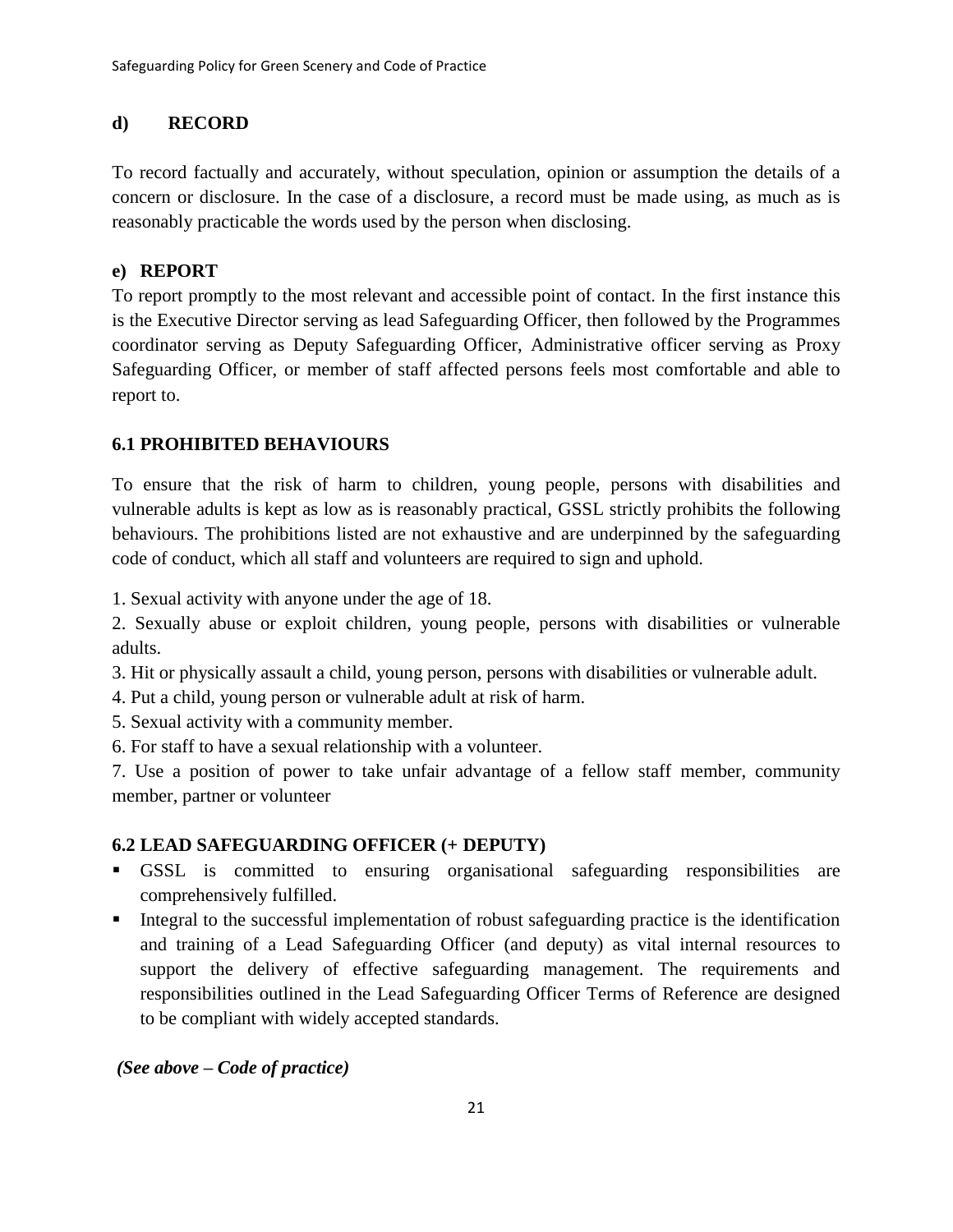### **7.0 INTERNAL REPORTING**

- It is the responsibility of all members to take seriously any safeguarding concerns, allegations, incidents or disclosures, and they are duty bound to report any incidents in compliance with the internal reporting guidelines outlined in this policy. It is essential that timely and effective action is taken, and therefore ensuring that the welfare of those affected is the paramount consideration.
- Any safeguarding concerns, incidents, allegations or disclosures must be reported promptly and documented in writing (using the cause for concern form and other approved ways) to the most relevant and accessible point of contact. In the first instance this is the Safeguarding Officer in-country, normally the chairman executive committee; secondly a senior member of staff the reporter feels most comfortable and able to report to. In certain circumstances, for example if a staff member is implicated in a disclosure, the whistle-blowing email may be used to report a safeguarding concern, incident, allegation or disclosure (josephrahall@gmail.com).
- If needed or desired and prior to submitting a written report, the reporter can access support, guidance and advice regarding the issue through the Safeguarding officers.
- Forms should be password protected and circulated on a strict need to know basis. Written reports should aim to be submitted within 72 hours of the incident occurring.
- It is never an individual's responsibility to investigate a safeguarding case. No leading questions should be asked, and all written reports should be as factual and as objective as possible, and written to the fullest extent possible without speculation, assumption or opinion.
- Once the report has been submitted, the reporter's responsibilities have been effectively fulfilled (unless that individual is later needed as part of an investigative process.)
- Case discussions coordinated and chaired by the Safeguarding Officer in-country and involving only relevant and necessary staff will take place as soon as possible following the receipt of a report, and should aim to occur within 72 hours. Decisions and actions will be taken on the basis of the case assessment, and appropriate steps, sign-posting or referrals will be made. This decision will be informed by the training received by the Safeguarding officer, and take into account the various considerations outlined in this document. These include but are not limited to; the safeguarding principles, confidentiality, local considerations, the scope of the policy and the principle of do no harm.

Examples of possible outcomes of a case discussion could include:

- I. No further action needed
- II. Internal investigation
- III. External investigation
- IV. Staff suspension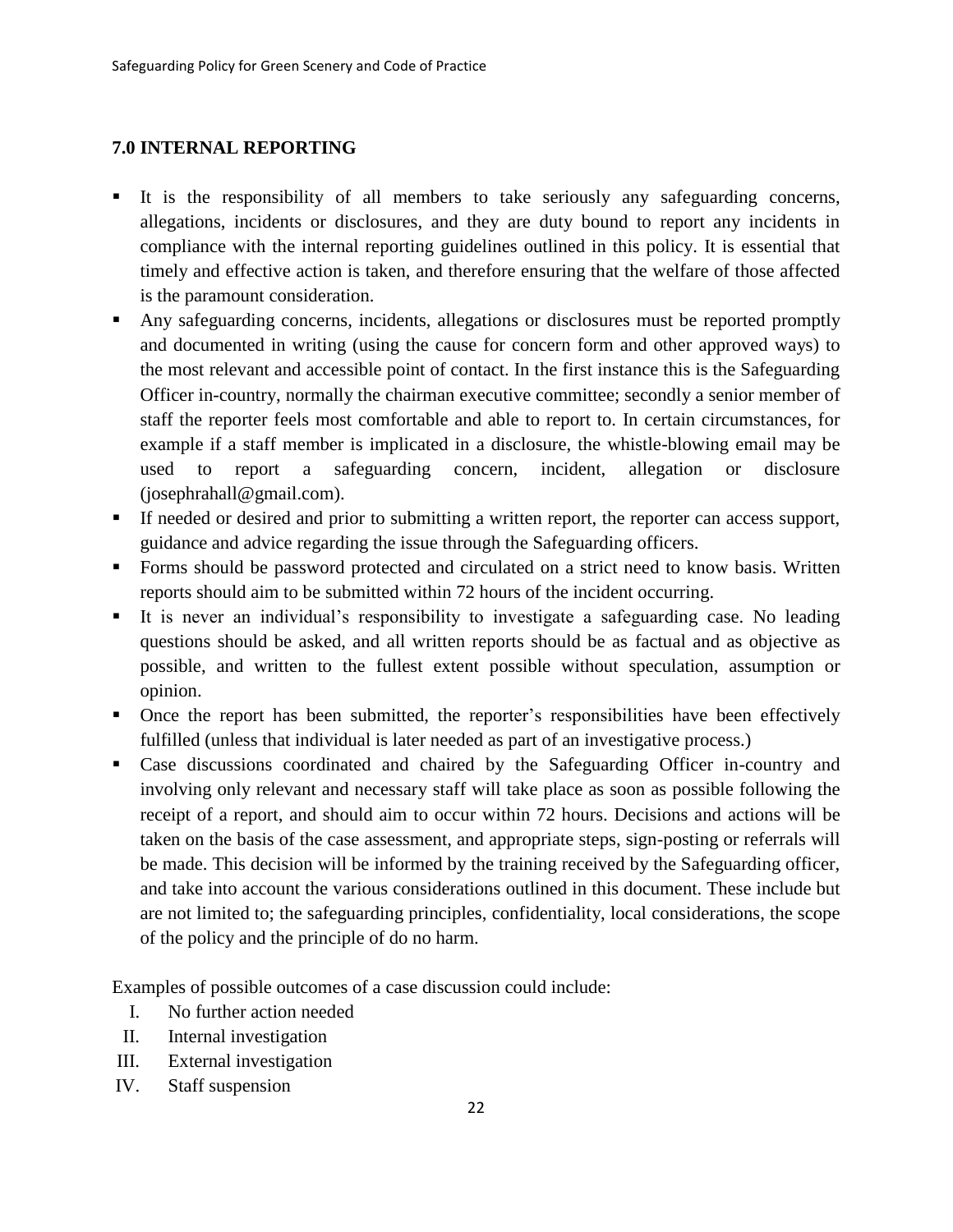- V. Programme suspension
- VI. External referral
- VII. External sign-posting
- VIII. Notification of authorities
- IX. Contacting emergency services

# *(A Cause for concern form shall be designed and made accessible)*

# **8.0 ROLES AND RESPONSIBILITIES**

Green Scenery will ensure that all GSSL staff and partners of GSSL are trained and encouraged to be conversant in their safeguarding responsibilities.

# **8.1 Board Members:**

GSSL recognises that in-line with other guidelines that Board members are responsible for ensuring that those benefiting from, or working with the charity, are not harmed in any way through contact with it. They have a legal duty to act prudently and this means they must take all reasonable steps within their power to ensure that this does not happen. It is particularly important where the charity comes into contact with children, young people and vulnerable adults at a community level.

Responsibilities are designed so that all reasonable steps to prevent harm have been taken, and include but are not limited to:

- To have primary responsibility for safeguarding in the organisation.
- To act in the best interests of children, young people, persons with disabilities and vulnerable adults.
- Ensure safeguarding policies and procedures are in place.
- To monitor and review safeguards policies and procedures.
- To respond appropriately to allegations of abuse.
- Designated board level lead to take leadership responsibility for the organisation's safeguarding arrangements.
- The Board: In recognition of this commitment to participation, safeguarding must be a standing agenda item in Board meetings. This provides dedicated and high-level space to address safeguarding, and at which issues can be deliberated by the entire board.

# **8.2 LEAD SAFEGUARDING OFFICER (+ DEPUTY AND PROXY):**

- The first point of contact for all staff and volunteers to go to for advice regarding safeguarding and child protection.
- Senior member of staff to take lead responsibility for safeguarding and child protection within the organisation.
- To refer all cases of suspected abuse to the local authority.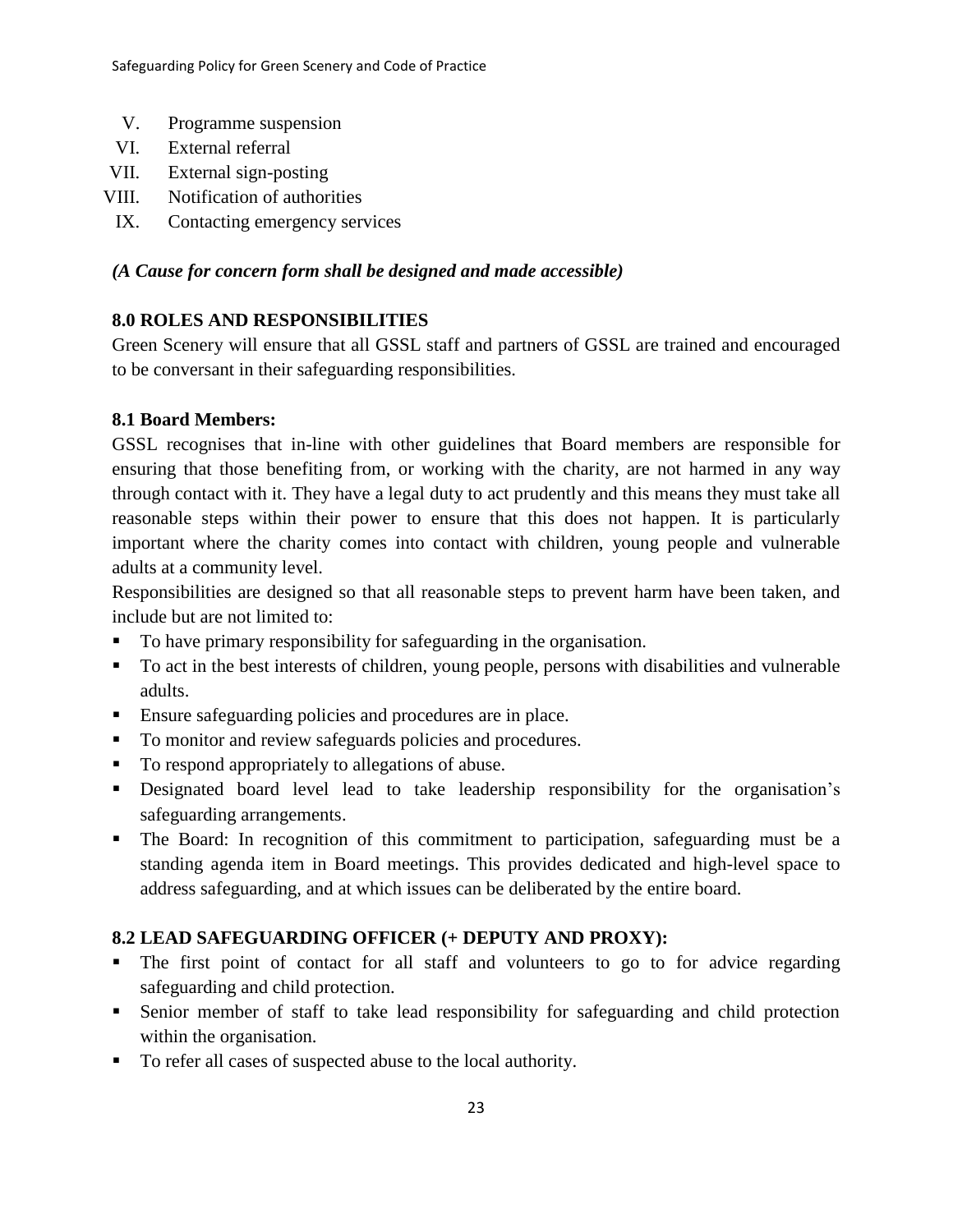- Responsible for ensuring that their organisation's safeguarding policy is kept up to date, complete and reflects up to date legislation.
- To test and review procedures.
- That a staff structure is in place to fulfil safeguarding responsibilities.
- That safeguarding is afforded the utmost priority at the most senior levels within the organisation, including the Senior Management Team and the Executive Committee.
- To ensure procedures are in place for: managing safeguarding allegations against staff and volunteers, and safe recruitment practices.
- That secure records concerning safeguarding are kept and shared appropriately.
- To advocate for resources to fulfil organisational safeguarding responsibilities.

# *(A Lead safeguarding Officer's TOR shall be developed and made accessible)*

# **8.3 TIER 1: (SENIOR MANAGEMENT TEAM: EXECUTIVE DIRECTOR, ADMIN and FINANCE OFFICERS and SENIOR PROGRAMME OFFICER)**

- Responsible for the implementation of the overall Safeguarding Policy.
- That resources are available to fulfil organisational safeguarding responsibilities.
- **•** Promote a culture where safeguarding is prevalent at all levels and in all programmes and activities.
- To champion safeguarding as a primary consideration in decision making processes, including strategic.
- To ensure safeguarding practice is reviewed and maintained across the organisation.
- Responsible for the operational management of allegations and disclosures, including coordination with supporting bodies, and signposting to relevant organisations.

# **8.3 LEVEL 1: (BOARD OF DIRECTORS & EXECUTIVE DIRECTOR)**

- Ensure all reporting staff are aware of their roles and responsibilities under this policy.
- Practice safe recruitment in line with policy guidelines.
- **Ensure all staff receive safeguarding orientation and training as a mandatory part of** induction.
- To see that GSSL'S safeguarding policy is implemented within respective units and teams, and that procedures to support the policy are implemented, complied with and regularly communicated.
- Support reporting staff to access and utilise safeguarding reporting procedures.

# **8.4 LEVEL 2: (PROGRAMME & FINANCE STAFF)**

- Fully comply with the organisation's safeguarding policies and procedures.
- Attend appropriate training.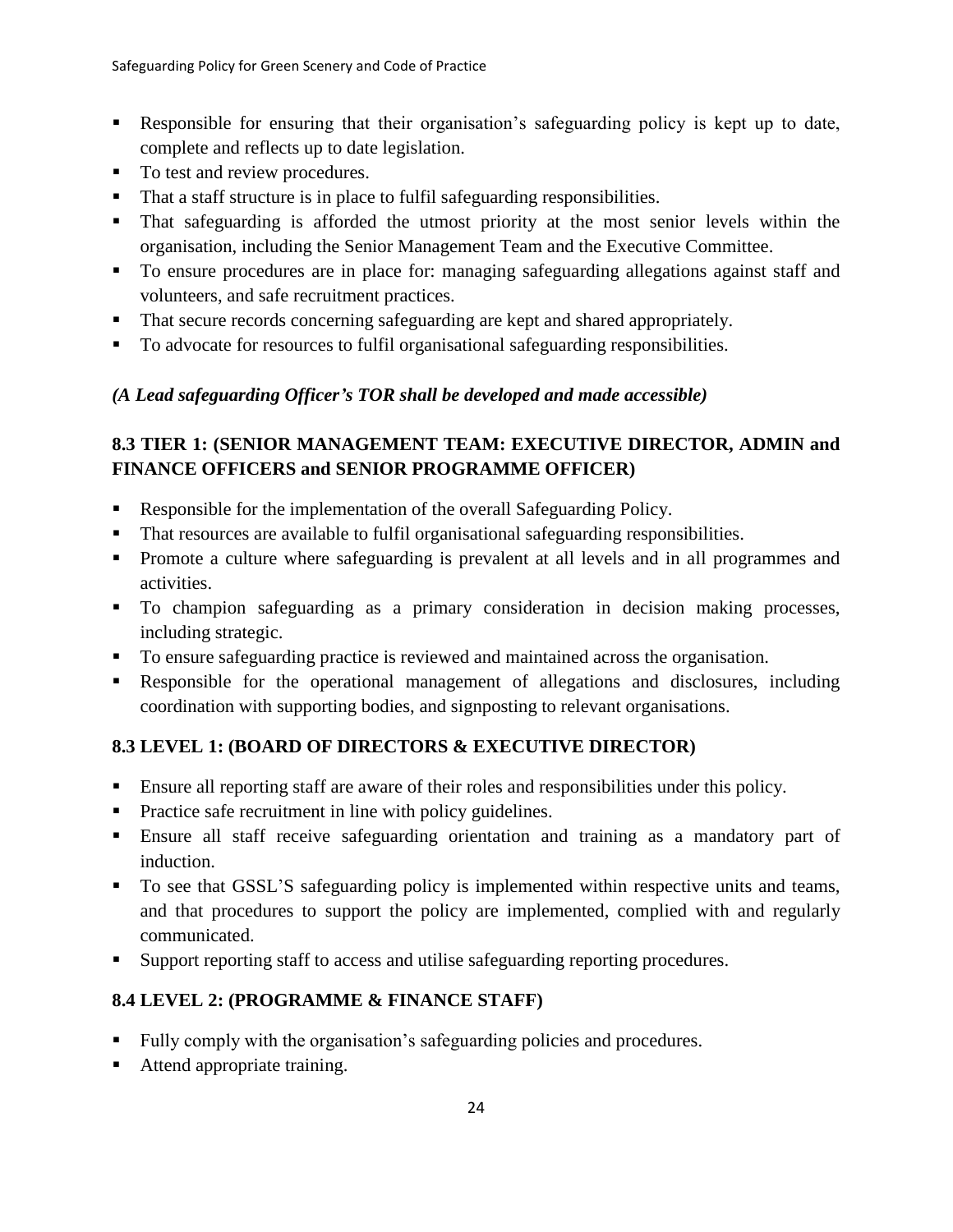- Remain vigilant for signs of abuse.
- Promote welfare and conditions compatible with healthy growth and development.
- **IFFORE 1** Inform designated point person of any concerns.

# **8.5 LEVEL 3: VOLUNTEERS & PARTNERS**

- Trained and inducted to the appropriate level.
- Aware of reporting structures, how to elevate a concern, and to whom.
- Appropriately recruited and screened for role.

### **9.0 RECRUITMENT**

Pivotal to abuse prevention is exercising robust safe recruitment practice. Process and procedures central to this include:

### **9.1 ADVERTISEMENT**

- All roles will be advertised in appropriate spaces and platforms to both encourage the attraction of the most suitable candidates, and to deter the attention of unsuitable candidates.
- All job descriptions will truthfully reflect the remit of the role advertised and the corresponding candidate requirements. This is to promote transparency of expectations for performance in the role, and that candidates lacking the requisite requirements can be efficiently screened. This will help avoid the appointment of an unsuitable candidate.

# **9.2 APPLICATION**

- Candidates will be asked to detail how their skills and experience align to that of the job description, allowing the recruiter to assess suitability for the role.
- **•** Applicants are asked to disclose all criminal convictions, in keeping with the parameters of local employment law.
- **•** Applicants are asked to account for any gaps in their employment history, and the reasons for leaving each role.
- If it is necessary to assess a person's suitability to work with children due to the nature of their role, then it is permissible to ask about both spent and unspent convictions. This is in adherence with best practice and due diligence and may be applied where this does not cause conflict with any local law.

# **9.3 INTERVIEW**

During interview the candidate's motivation for, and attitudes towards working with young people will be explored.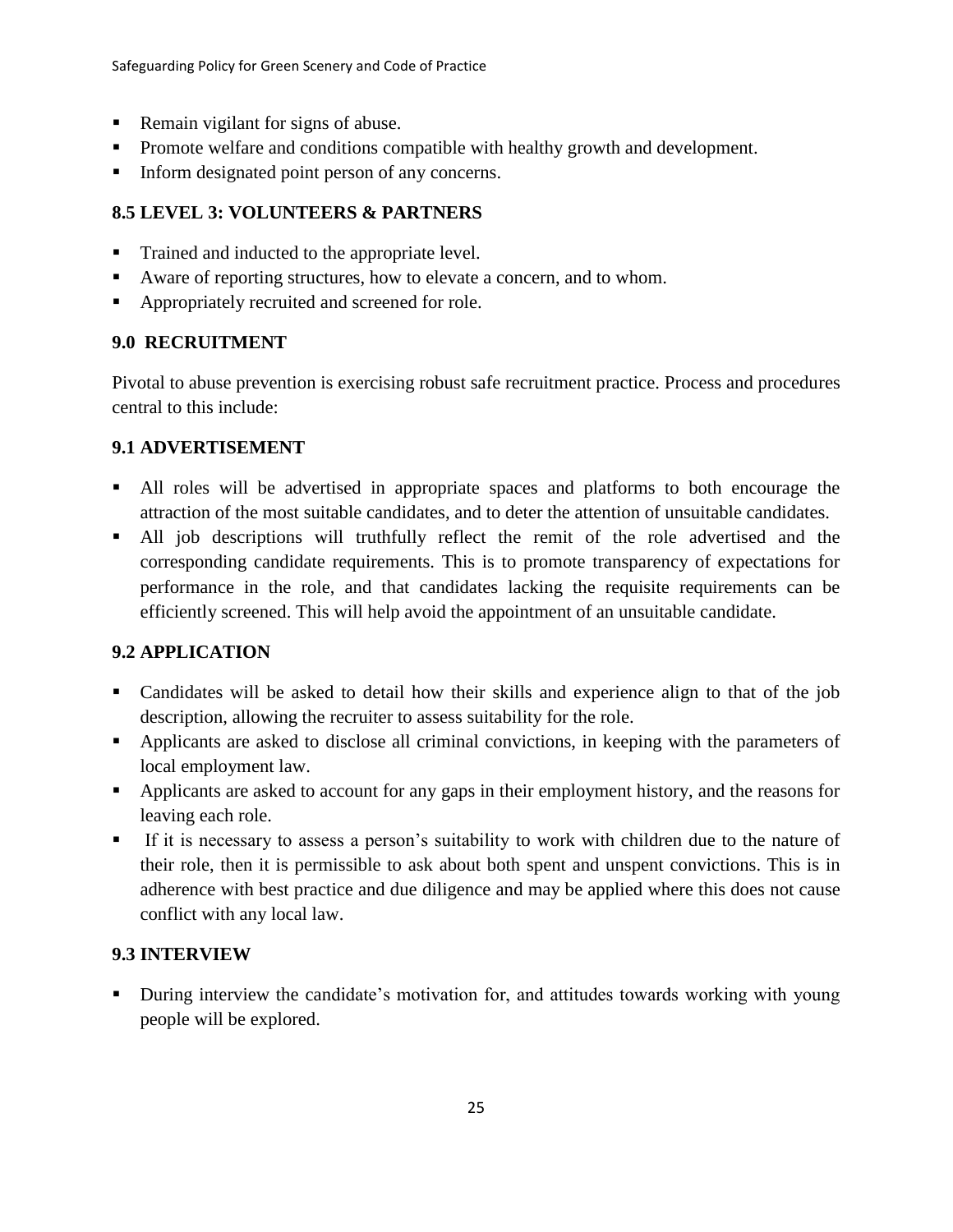- At least two interviewees will be present for all interviews, ideally with different sets of expertise. This is so that a well-rounded picture of the candidate is captured, and to try and reduce the influence of unconscious bias in the decision making process.
- The candidates understanding and experience of safeguarding will be assessed.

# **9.4 PRE-EMPLOYMENT CHECKS**

- All candidates will be subject to careful reference checking and will not be permitted to start work until satisfactory references are received.
- **•** References for candidates working directly with children, young people or vulnerable adults should ask explicitly about the candidate's suitability to do so.
- Where an employee, volunteer or partner is engaged in 'regulated activity' (direct work with vulnerable individuals), a criminal background check (or in-country equivalent) will be undertaken as part of the recruitment process.

# **9.5 INDUCTION**

It is recognised that crucial to creating an organisational culture that promotes the protection and well-being of young people, safeguarding needs to be embedded from the very beginning of the employee journey.

To this end, all new employees will receive safeguarding orientation and training as a mandatory part of the new starter induction process.

This will include but is not limited to:

- **•** Introduction to safeguarding
- Children, young people. vulnerable adults
- Abuse
- Recognising signs of abuse
- Safeguarding in a GSSL context
- Understanding roles and responsibilities
- Reporting a concern

All new starters will be required to sign a code of conduct to successfully complete the induction process.

### **10 TYPES AND INDICATORS OF ABUSE**

GSSL does not limit or restrict its view on what constitutes abuse or neglect, as they can take many forms and the circumstances of the individual case should always be considered. However, the following categories and accompanying indicators from the Child Rights Act 2007 and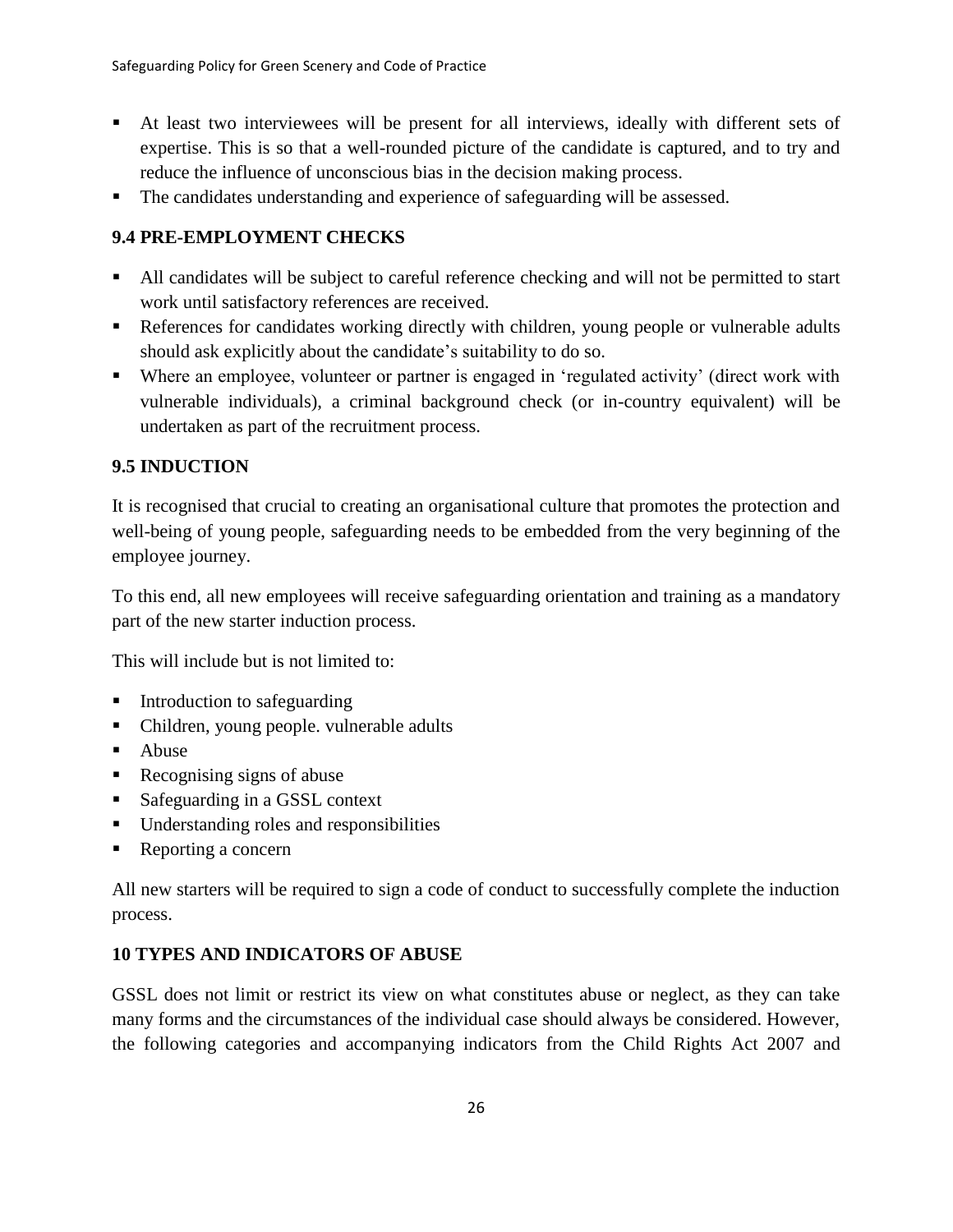Sexual Offences Act 2012 as amended 2019, and any other relevant law can act as useful guidelines.

### **10.1 PHYSICAL ABUSE**

Including assault, hitting, slapping, pushing, and misuse of medication, restraint or inappropriate physical sanctions.

Signs of physical abuse can include:

- Fractures, bruising, burns, pain, marks, not wanting to be touched.
- No explanation for injuries or inconsistency with the account of what happened.
- **•** Injuries are inconsistent with person's lifestyle.
- **•** Frequent injuries.
- Subdued or changed behaviour in the presence of a particular person.

### **10.2 SEXUAL ABUSE**

Including rape, indecent exposure, sexual harassment, inappropriate looking or touching, sexual teasing or innuendo, sexual photography, subjection to pornography or witnessing sexual acts, indecent exposure and sexual assault or sexual acts to which the adult has not consented or was pressured into consenting.

- Signs of sexual abuse can include:
- **EXECUTE:** Bruising, particularly of the thighs, buttocks and upper arms and marks on the neck.
- STDs
- Unusual difficulty in walking or sitting
- **•** Pregnancy in a woman who is unable to consent to sexual intercourse
- Uncharacteristic use of sexual language or significant changes in sexual behaviour or attitude
- Self- harming
- Poor concentration, withdrawal, sleep disturbance
- Excessive fear / apprehension of, or withdrawal from, relationships
- Displays a level of sexual knowledge that is inappropriate for age.

### **10.3 DOMESTIC ABUSE**

Including psychological, physical, sexual, financial, emotional abuse, verbal abuse and humiliation and so called 'honour' based violence.

Signs of domestic abuse can include:

- Low self-esteem
- Feeling that the abuse is their fault when it is not
- **•** Physical evidence of violence such as bruising, cuts, broken bones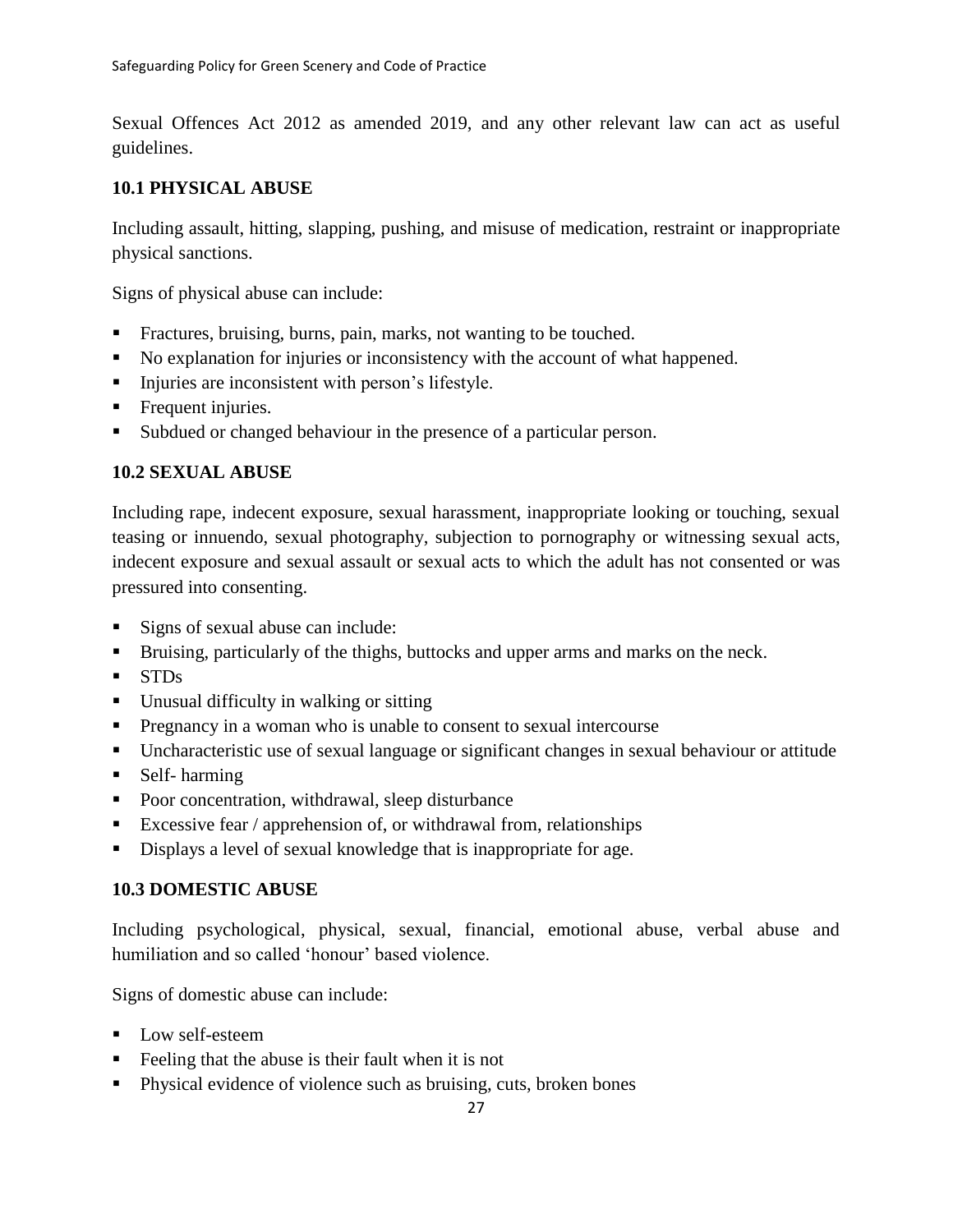- Verbal abuse and humiliation in front of others
- Fear of outside intervention
- Damage to home or property
- $\blacksquare$  Isolation not seeing friends and family
- Limited access to money

# **10.4 PSYCHOLOGICAL ABUSE**

Including emotional abuse, threats of harm or abandonment, deprivation of contact, humiliation, blaming, controlling, intimidation, coercion, harassment, verbal abuse, cyber bullying, isolation, or unreasonable and unjustified withdrawal of services or supportive networks.

Signs of psychological abuse can include:

- Air of silence when a particular person is present
- Withdrawal or change in the psychological state
- Insomnia
- Low self-esteem
- Uncooperative and aggressive behaviour
- A change of appetite, weight loss / gain
- Signs of distress: tearfulness, anger
- Attention seeking behaviour

# **10.5 FINANCIAL OR MATERIAL ABUSE**

Including theft, fraud, internet scamming, coercion in relation to financial affairs or arrangement, including in connection with wills, property, inheritance or financial transactions, or the misuse or misappropriation of property, possessions or benefits.

Signs of financial or material abuse can include:

- Missing personal possessions
- Unexplained lack of money or inability to maintain lifestyle
- Unexplained withdrawal of funds from accounts
- **•** Person allocated to manage financial affairs is evasive or uncooperative
- Family or others show unusual interest in the assets of the person
- Disparity between people's living conditions and their financial resources, e.g. insufficient food in the house.

# **10.6 MODERN SLAVERY**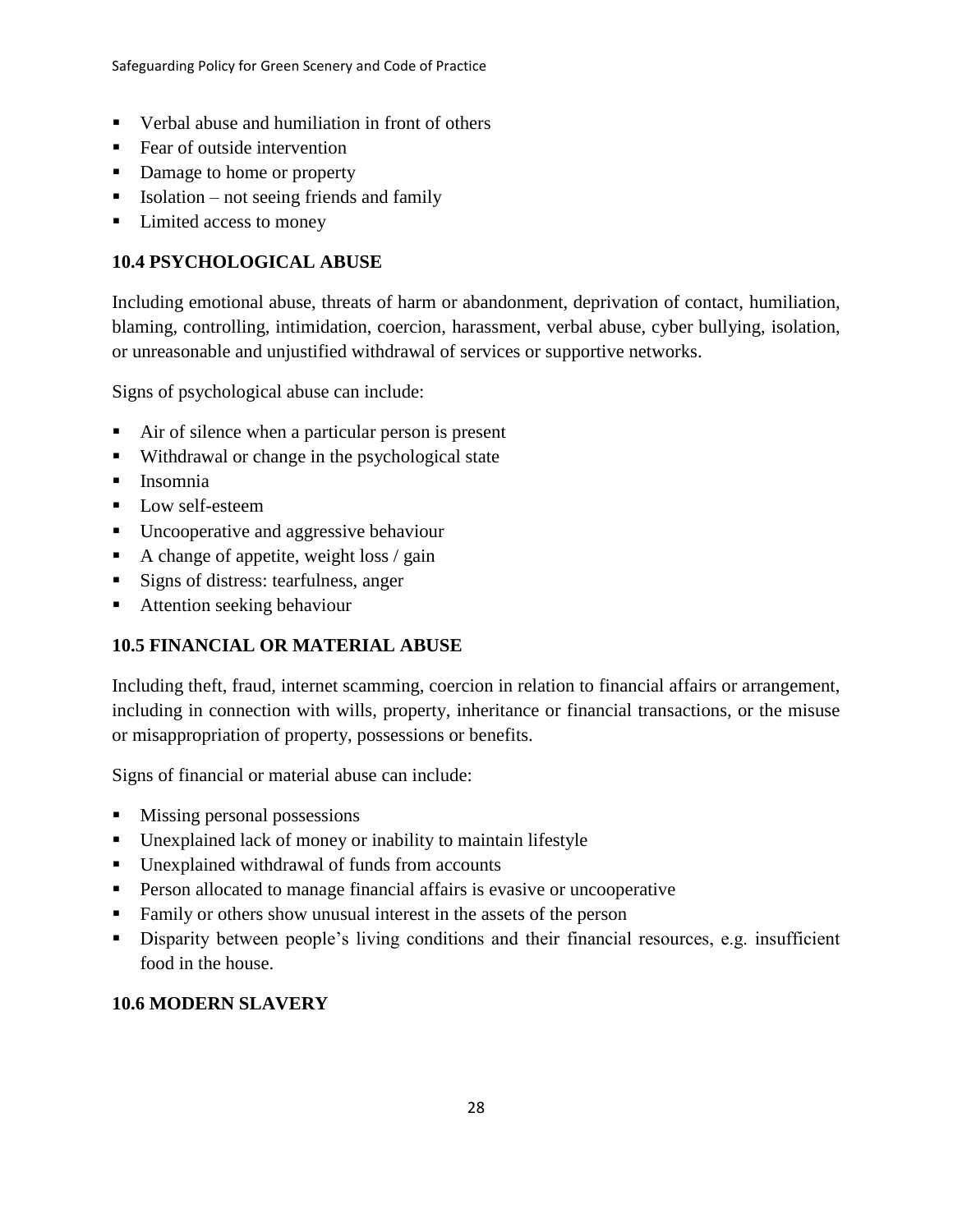Encompasses slavery, human trafficking, forced labour and domestic servitude. Traffickers and slave masters use whatever means they have at their disposal to coerce, deceive and force individuals into a life of abuse, servitude and inhumane treatment.

Signs of modern slavery can include:

- Signs of physical or emotions abuse
- Appearing malnourished, unkempt or withdrawn
- **•** Isolation from the community, seeming under the control or influence of others
- Living in dirty, cramped or overcrowded accommodation and or living and working at the same address
- Lack of personal effects or identification documents
- Always wearing the same clothes
- Avoidance of eye contact, appearing frightened or hesitant to talk to strangers.
- Fear of law enforcers.

### **10.7 DISCRIMINATORY ABUSE**

Including forms of harassment, slurs or similar treatment: due to race, gender and gender identity, age, disability, sexual orientation or religion.

Signs of discriminatory abuse can include:

- **•** Person appears withdrawn and isolated
- Expressions of anger, frustration, fear and anxiety
- The support on offer does not take account of the person's individual needs in terms of protected characteristics

### **10.8 ORGANISATIONAL ABUSE**

Including neglect and poor care practice within an institution. This may range from one off incidents to on-going ill-treatment. It can be through neglect or poor professional practice as a result of the structure, policies processes and practices within an organisation.

Signs of organisational abuse can include:

- Lack of flexibility and choice for people using the service
- Inadequate staffing levels
- Poor standards of care
- Lack of adequate procedures
- Poor record keeping and missing documents
- Absence of visitors
- Public discussion of personal matters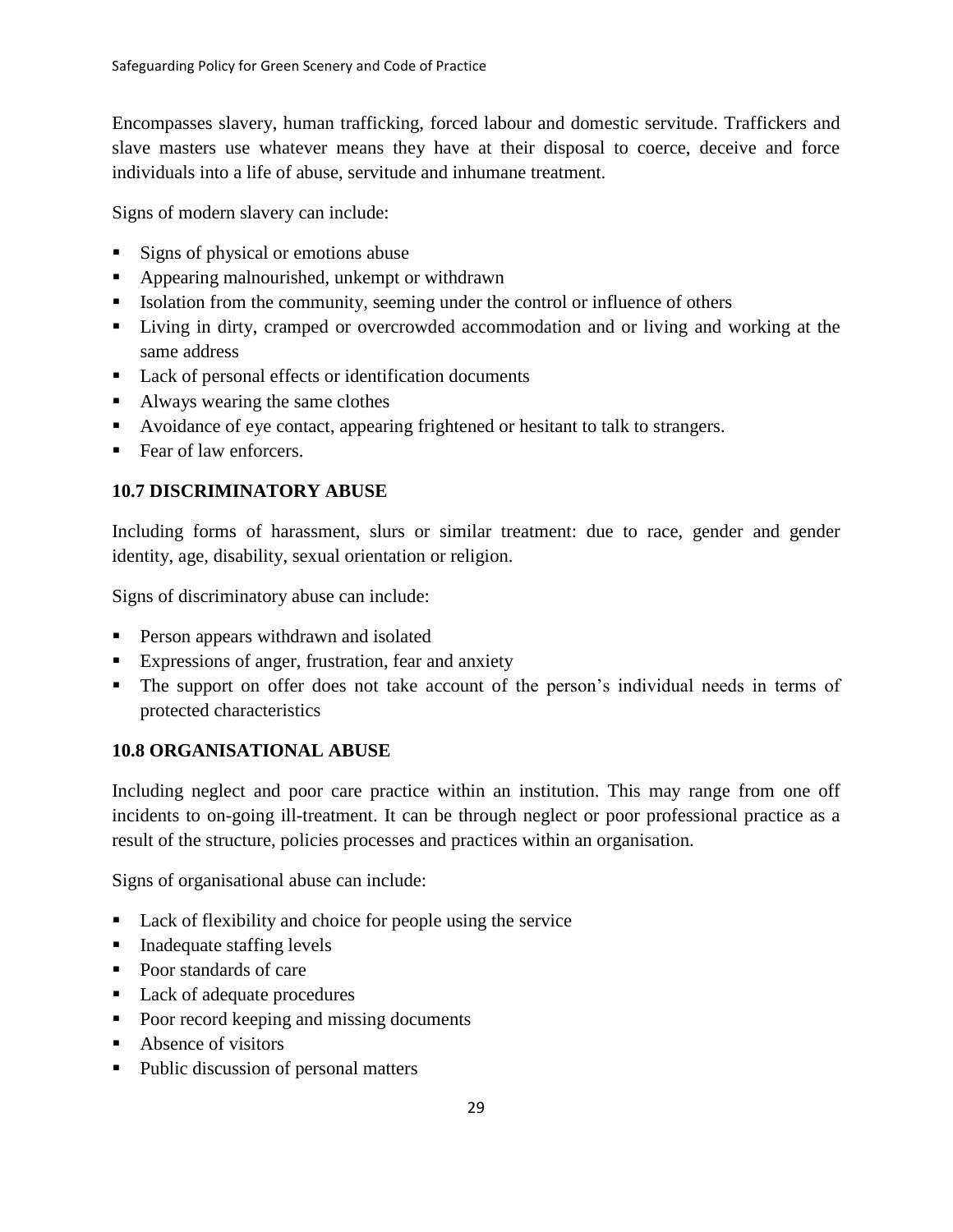Lack of management overview and support

### **10.9 NEGLECT AND ACTS OF OMISSION**

Including ignoring medical, emotional, or physical care needs, failure to provide access to appropriate and available health, care and support or educational services, the withholding of necessities of life, such as medication, adequate nutrition and heating.

Signs of neglect and acts of omission can include:

- Poor environment  $-$  dirty or unhygienic
- Poor physical condition and/or personal hygiene
- Malnutrition un unexplained weight loss
- Untreated injuries and medical problems
- Uncharacteristic failure to engage in social interaction
- Inappropriate or inadequate clothing

### **10.10 SELF-NEGLECT**

This covers a wide range of behaviour related to neglecting to care for one's personal hygiene, health or surroundings and includes behaviour such as hoarding.

Signs of self-neglect can include:

- Very poor personal hygiene
- Unkempt appearance
- Lack of essential food, clothing or shelter
- Malnutrition and/or dehydration
- Living in squalid or unsanitary conditions
- Inability or unwillingness to take medication or treat illness or injury

### **10.11 ABUSE OF POWER**

8. This covers a wide range of behaviour related to the dynamics of power (in the workplace, community or home). It refers to using a position of power to take unfair advantage of a fellow staff member, community member, partner or volunteer.

Examples of abuse of power can include:

A member of staff using their position to gain sexual favours from anyone else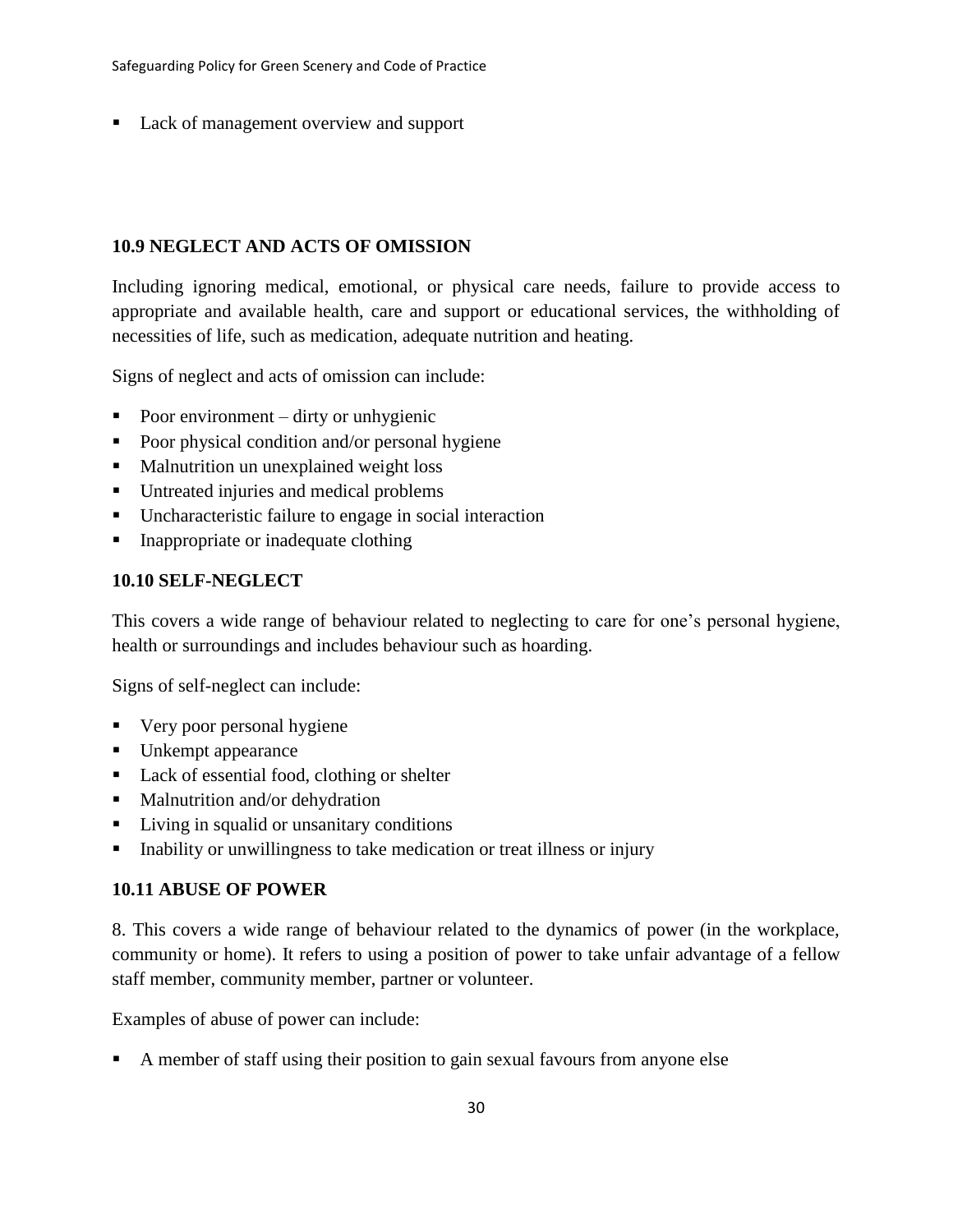A person with authority controlling or attempting to control the actions of another in the same organisation, project, community etc

# **11 SAFE PROGRAMME DESIGN**

# **11.1 DO NO HARM**

GSSL is committed to the ethical principle 'do no harm', where by it must be considered that in any given situation it may be better not to do something, or even to do nothing - than to risk causing more harm than good through intervention or action. GSSL will never knowingly implement a programme that could directly or in-directly cause harm.

# **11.2 RESIDUAL RISK**

It is recognised however that there is always a residual level of risk of harm that despite rigorous mitigation would never be possible to completely eliminate. GSSL is committed to ensuring that this level of residual risk is kept as low as is reasonable practical.

# **11.3 GUIDELINES ON IMPLEMENTING SAFEGAURDING IN PROGRAMMES**

To ensure the level of residual risk remains as low as is reasonably possible, GSSL aims to adopt the following minimum standards to bench mark all programmes:

At least one safeguarding focal point is identified who has clearly defined safeguarding responsibilities. (In-country programmes – this is likely to be the Executive Director, who also assumes the position of proxy safeguarding lead in-country.

- A risk assessment is conducted considering all aspects of the programme that may directly or indirectly harm children, young people or vulnerable adults.
- Design should consider limiting as far as is practical the potential for anyone working for or on behalf of GSSL from being in a position where they might find themselves in a completely private, or one – on – one situation with a child, young person or vulnerable adult.

# **12 WORKING WITH PARTNERS**

It is recognised that there are inconsistencies in the establishment and rigour of safeguarding polices and practice across organisations. This can include variance in safeguarding comprehension, literacy and training. These inconsistencies can be further compounded when operating in different legal, social and cultural contexts.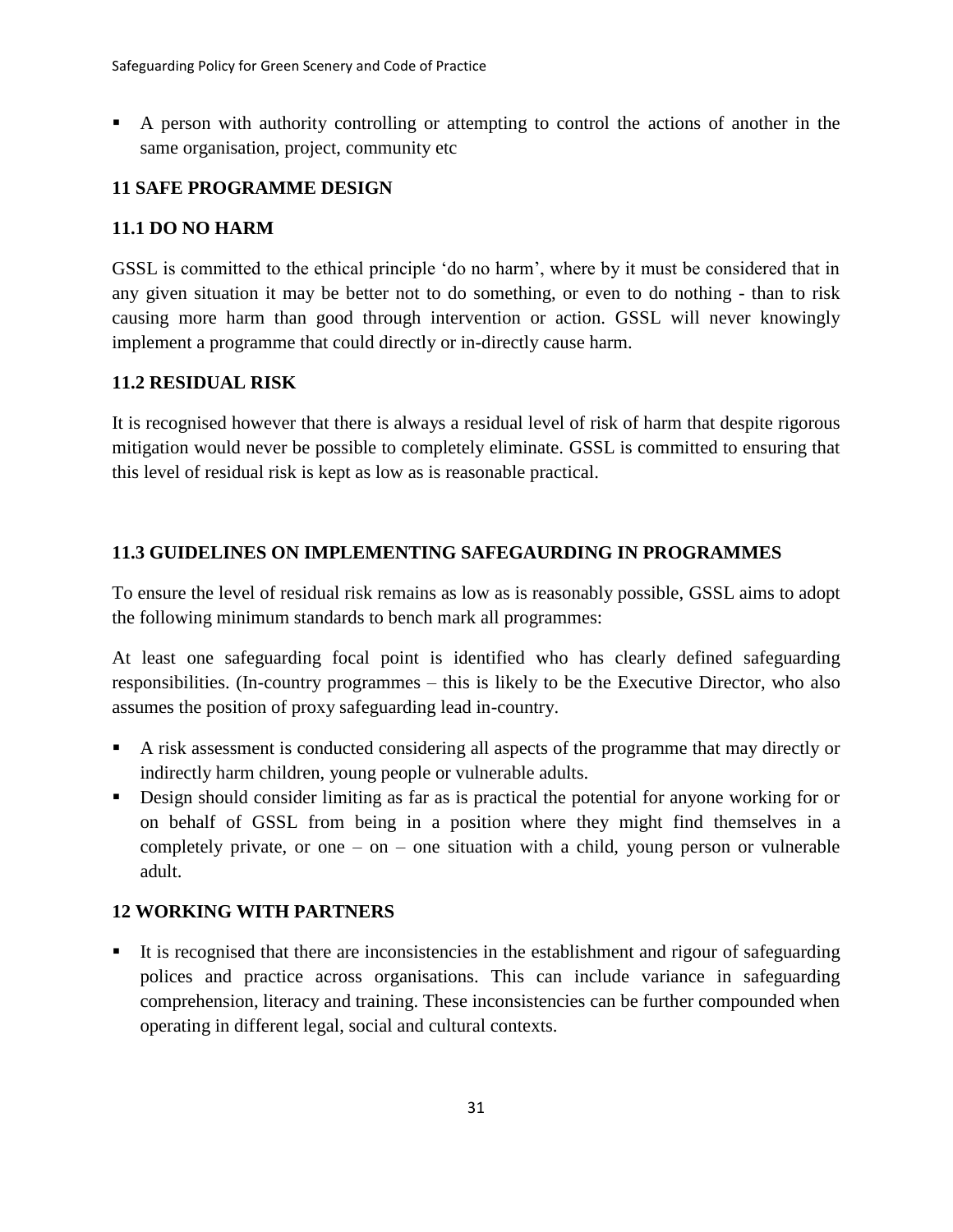- This disparity can have the potential to threaten the safety of programmes, and increase exposure to risk both for GSSL and those with whom the organisation comes into contact with.
- The provision and primacy of safeguarding in a partner organisation should be a key determinate factor in the decision to enter into and establish a partnership. The Partnership Consideration Tool (Appendix 3) should be used to help establish the suitability of working in partnership with another organisation.
- GSSL will work to support, as far as is reasonably practicable, partner organisations with a lower degree of safeguarding experience, rigor or protocol to safely and effectively fulfil their organisational responsibilities and deliver on partnership goals.

### *(Partnership consideration tool should be developed and embedded in partnership MOU)*

# **12.1 PARTNERSHIP TERMINATION**

- If it is considered that a partner is not effectively fulfilling its safeguarding responsibilities, then GSSL may decide to not enter a partnership.
- **•** If once a partnership has been established it is evident that acceptable practice is not being observed, then GSSL may decide to terminate the partnership on these grounds

# **13. CONFIDENTIALITY**

GSSL is committed to maintaining the confidentiality of personal information that it handles. Any information given or received in confidence for one purpose will not be used for another purpose, or passed to a third party, without the express consent of the individual except in special circumstances e.g. to prevent further harm to an individual.

GSSL will aim to ensure that personal information is obtained, used and disclosed in accordance with the common law duty of confidentiality and the Data Protection Acts 1998 and 2018.

# **13.1 CONFIDENTIAL INFORMATION**

Examples of confidential information include:

- Personal information of a private or sensitive nature.
- **•** Information that is not already lawfully in the public domain or readily available from another public source.
- **•** Information that has been shared in circumstances where the person giving the information could reasonably expect that it would not be shared with others.

# **13.2 SHARING INFORMATION APPROPRIATELY AND SECURELY**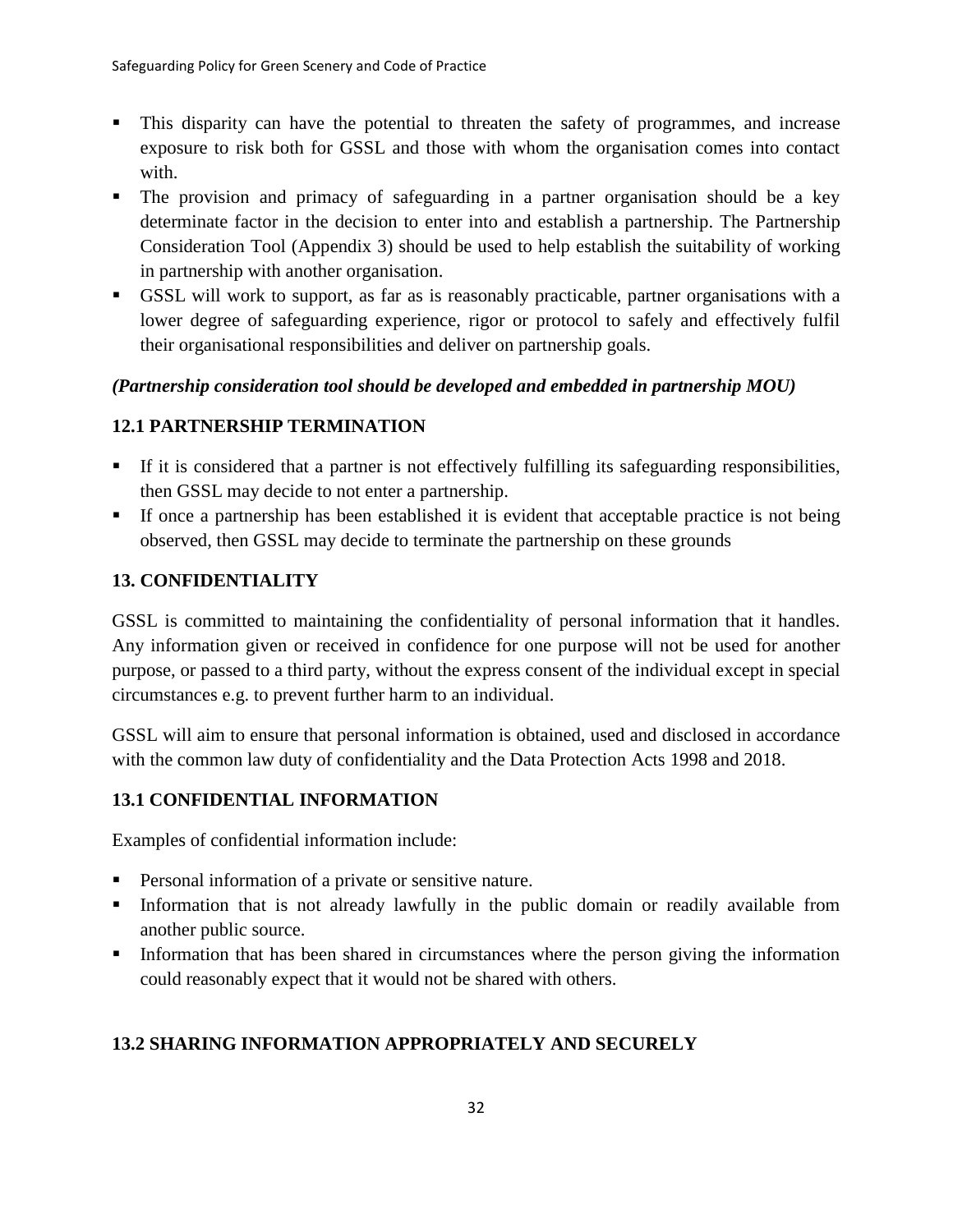If information in shared, it should be shared in a proper and timely way, and in accordance with the principles of the Data Protection Acts of 1998 and 2018. In relation to sharing information at the front-line, the following can be used to guide best practice and compliance:

- Share only the information necessary for the purpose for which it is being shared.
- Understand the limits of any consent given, especially if the information has been provided by a third party.
- Distinguish clearly between fact and opinion.
- Share the information only with the person or people who need to know.
- Check, as far as is reasonably practicable that the information is accurate and up-to-date.
- Share it in a secure way, for example, confirm the identity of the person you are talking to; check that a conversation or phone call cannot be overheard; use secure email; check that the intended person will be on hand to receive a fax.
- Establish with the recipient whether they intend to pass it on to other people and check they understand the limits of any consent that has been given.
- Inform the person to whom the information relates and, if different, any other person who provided the information, if you have not done so already and it is safe to do so.

### **14 SUPERVISION**

When working with groups of children or young people, it is important that the level of supervision is appropriate to their age group and their needs, which may be very specific. In general, younger children need to be more closely supervised and will require a higher adult to child ratio.

# **14.1 EFFECTIVE SUPERVISION**

It is the responsibility of those commissioning, planning or providing sessions/activities to see that those running the activity are suitable to do so. In ascertaining the suitability of persons providing supervision, the following should be considered:

- The nature of the activity (including its duration).
- The location and environment in which the activity is to take place.
- The age and gender (including developmental age) of the young people to be supervised.
- The ability of the young people (including their behavioural, medical, emotional and educational needs).
- Supervising personnel are safely recruited and screened in-line with organisational requirements.
- Supervising personnel have signed a code of conduct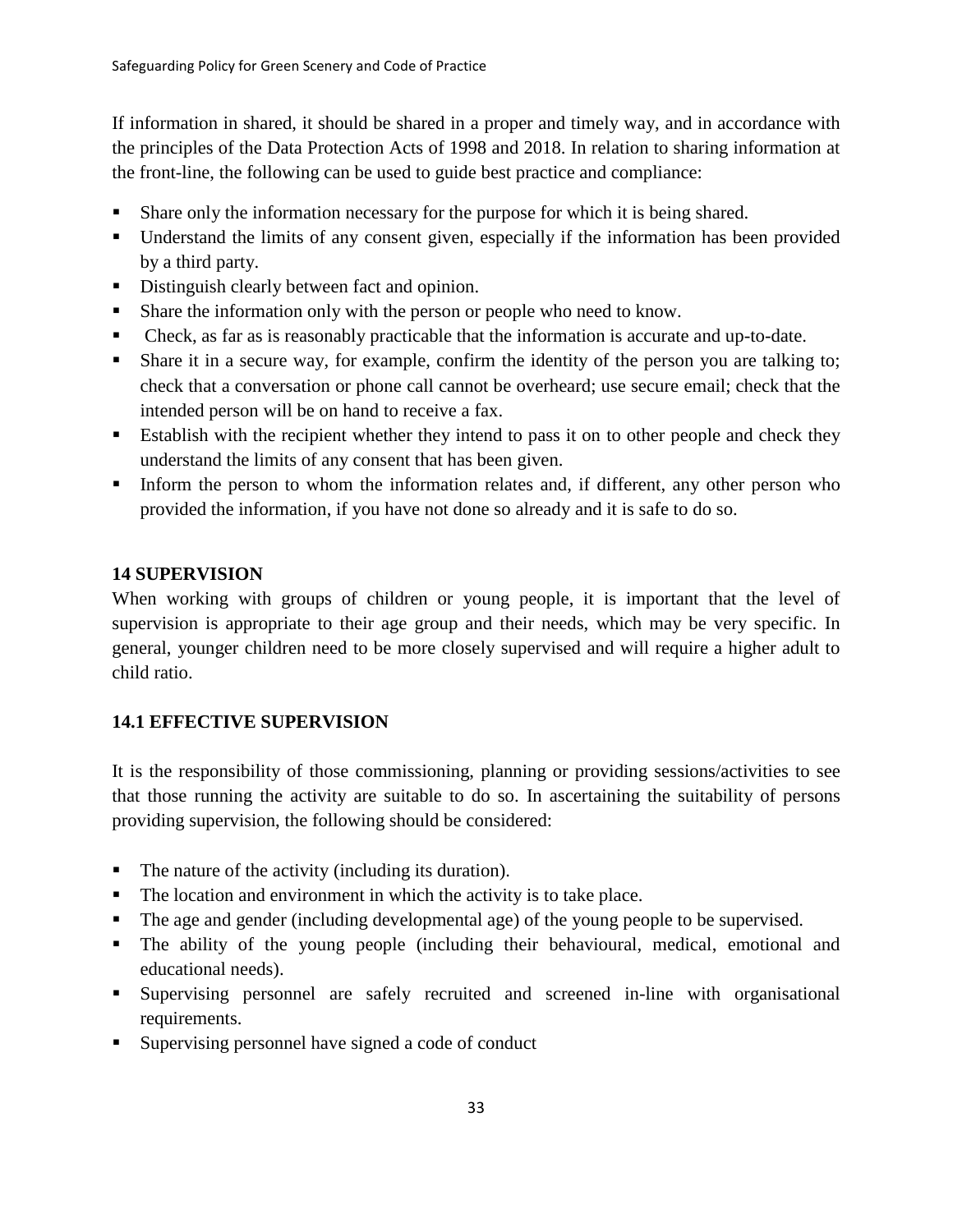- Staff competence appropriately experienced / trained / qualified to supervise both the activity and group demographic.
- Staff has an understanding of their safeguarding responsibilities.
- Covered by appropriate insurance

# **14.2 RATIOS**

The following ratios can be used as guidelines when assessing the appropriate level of supervision required for a particular activity. If the group is mixed gender, the supervising staff should also include both male and female workers wherever possible.

- I. Aged 0 2 years: 1 adult to 3 children
- II. Aged 2 3 years: 1 adult to 4 children
- III. Aged 4 8 years: 1 adult to 6 children
- IV. Aged 9 12 years: 1 adult to 8 children
- V. Aged 13 18 years: 1 adult to 10 children
- VI. Young adults  $(18 25 \text{ years})$ : 1 supervisor to 15 young adults

The above ratios should be used as a guide only, as appropriate levels of supervision can vary according to a range of factors, including but not limited to:

- I. Age (see above)
- II. Gender
- III. Behaviour
- IV. Abilities within group
- V. Nature and duration of activities
- VI. Competence and experience of staff involved
- VII. Requirements of location, accommodation or organisation based
- VIII. Any special medical needs
- IX. Specialist equipment needed

### **15 ONLINE SAFETY**

These guidelines are by no means exhaustive, and should be considered a tool to help support the implementation and management of online safeguards.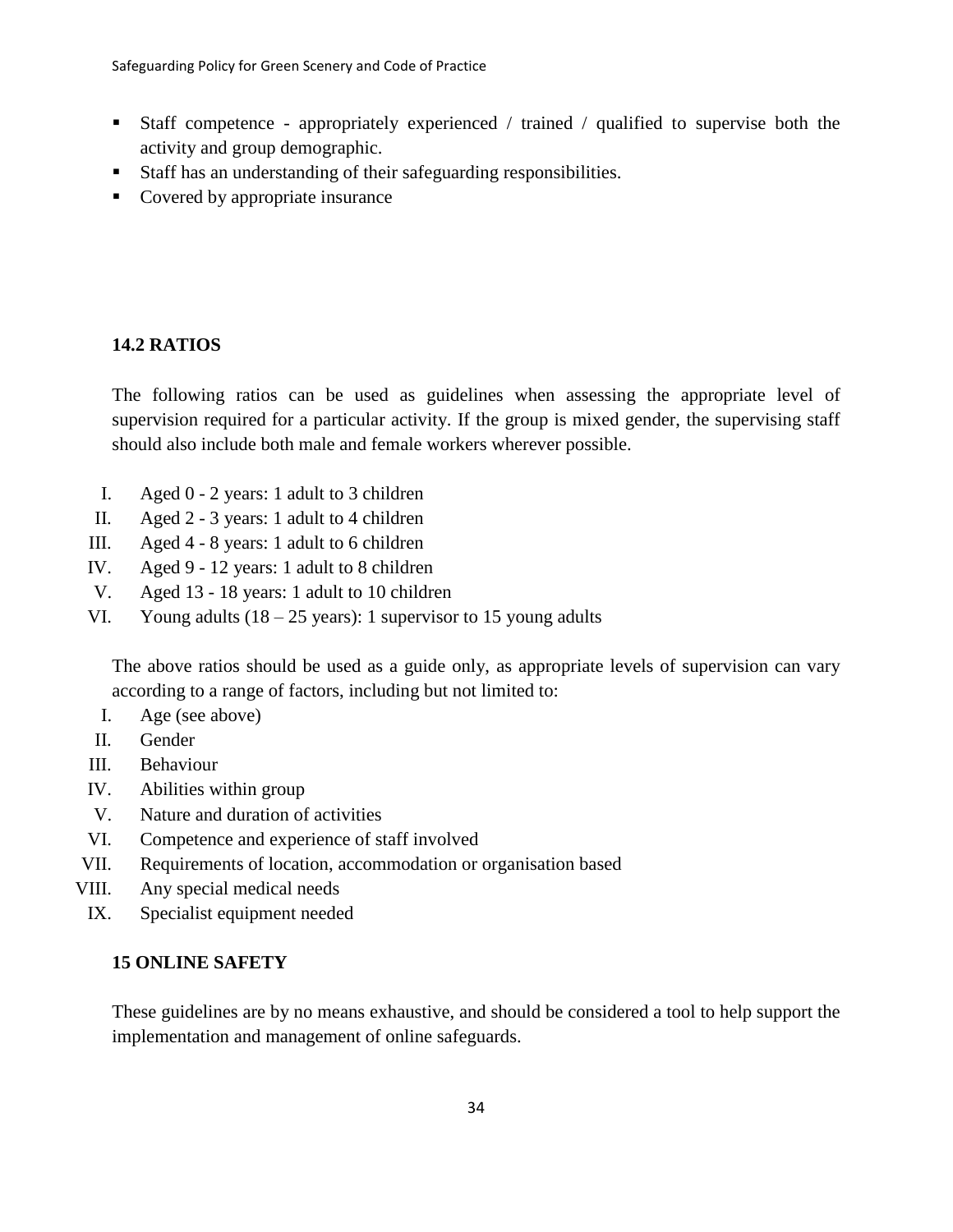- If a profile or group is set up by GSSL it is essential that a member of staff joins as a moderator to oversee content and activity.
- The role of the moderator should be to monitor conversations, images and other activity of group members and challenge, educate and intervene as necessary.
- **■** Moderators should take responsibility for educating members of the group about online safety, including how to customise privacy settings.
- **EXECUTE:** Sufficient moderation should be in place to inhibit anyone working for on behalf of GSSL from having a private conversation with a child, including the moderator.
- **•** This extends to email correspondence, which may mean replacing personal email addresses with a group inbox, and text messages which may require the use of a team phone that multiple staff have access to
- Staff should not make use of their personal social media accounts for the purpose of delivering GSSL activities except otherwise given that authority. In such cases a new account should be opened that enables the staff member to maintain boundaries between their personal and professional lives.
- Staff must not publish images of people unless consent has been given in writing.

# **15.1 NEW MEDIA**

Social media evolves rapidly, and in response GSSL needs to consider the potential risks inherent in new forms of media. The following questions can be used to help guide this conversation:

- Should a GSSL member of staff or volunteer use this social medium to develop a private relationship with a child, young person or vulnerable adult?
- Should use of this social medium facilitate any other form of harm to a child, young person or vulnerable adult? (E.g. could it bring them in contact with a third party who poses a risk of harm?)

# **16 MEDIA AND THE USE OF IMAGES**

# **16.1 COMMITMENT**

All photos taken should respect human dignity and consider the rights, safety and well-being of the person or people being portrayed.

# **16.2 MINIMUM STANDARDS**

- **Comply with local traditions or restrictions when taking photos of people, objects or places.**
- **•** Inquire into national laws related to photography and privacy rights.
- Gain verbal or written consent before taking photographs.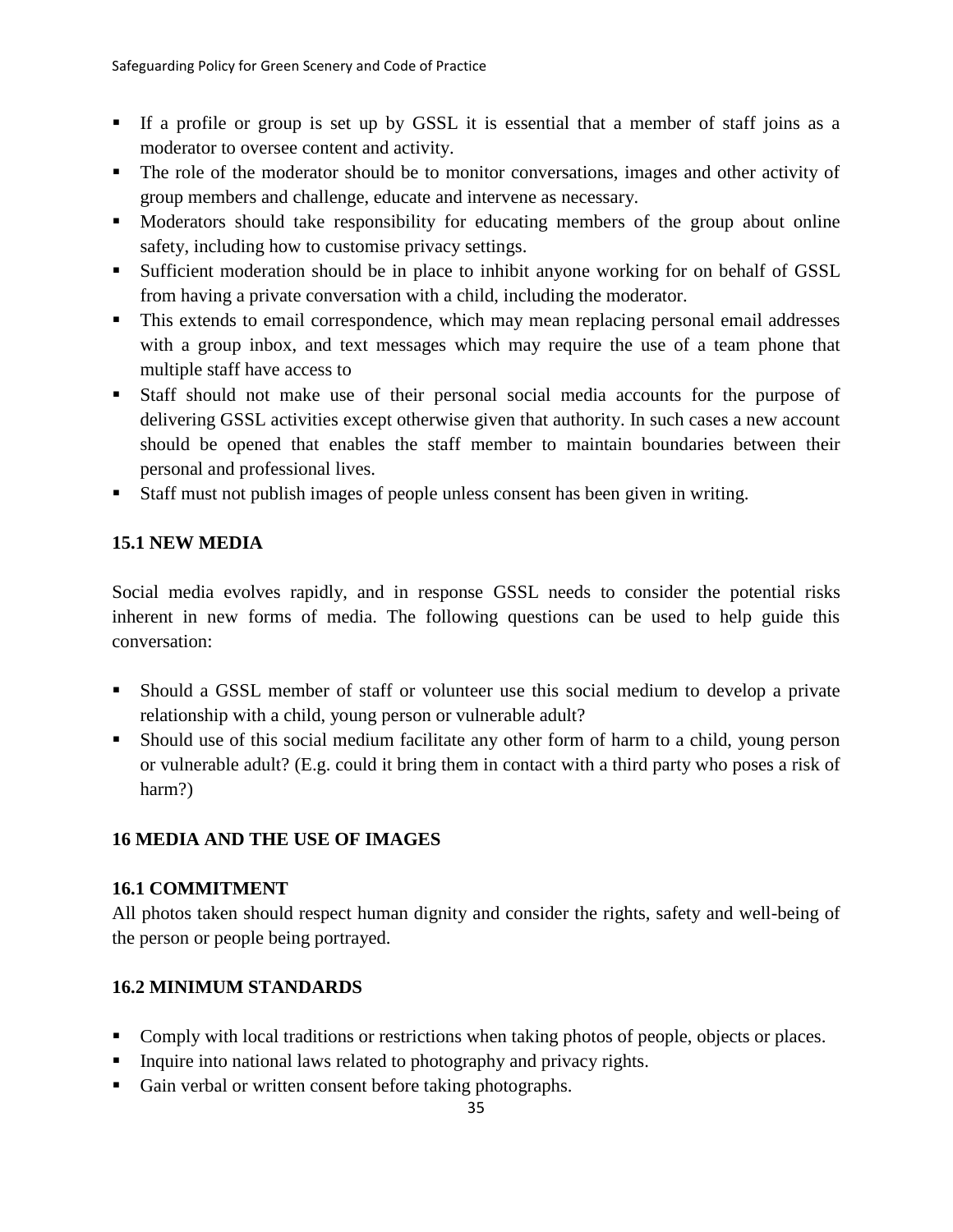- Respect a person's right to refuse to be photographed. If you sense any reluctance or confusion, refrain from taking the photo.
- Do no harm. Individuals or groups may be put at risk of reprisal, violence or rejection in their communities as a result of exposing their identity or personal story through the publication of their image.
- Do not misrepresent the individual, situation or context of the photo.
- Absolutely no payments or any other form of compensation are to be provided to subjects in exchange for their photo or consent

### **16.3 LARGE CROWDS**

When taking images at an event attended by large crowds, such as a sports event, this is regarded as a public area and so permission is not required from everyone in a crowd shot. People in the foreground are also considered to be in a public area

# **16.4 SAFE STORAGE OF IMAGES**

■ Once a picture has been taken and written consent to use it has been obtained, it is necessary to store the images appropriately. Risk based approach should be adopted to determine what measures are appropriate for the safe internal storage of images

# **16.5 DATA PROTECTION**

■ It is important to remember that images of people constitute personal data, particularly if they are processed in conjunction with other personal data such as names and addresses. As such best practice and the observance of due diligence in Data Protection, enhanced by any impending law/s, refers to the processing of all personal images, including their capture, retention, storage, sharing and destruction.

# **16.6 ETHICAL USE OF PHOTOGRAPHY**

- Photos and captions used to illustrate or support written materials should be factual and in keeping with the context of the story.
- No photo of a recognisable individual(s) to be falsely captioned or used in such a way as to imply information about that person.
- Use disclosures where there is the risk of misunderstanding (e.g. "The photos in this material are used for illustrative purposes only: they do not imply X on the part of any person who appears in the photos".)
- Care needs to be taken not to stereotype certain groups e.g. beware of the repeated use of images of particular ethnic groups, nationalities or genders when illustrating particular issues.
- If photos are edited to protect identities, this must be noted and explained.
- Photos of individuals should illustrate autonomy and dignity of person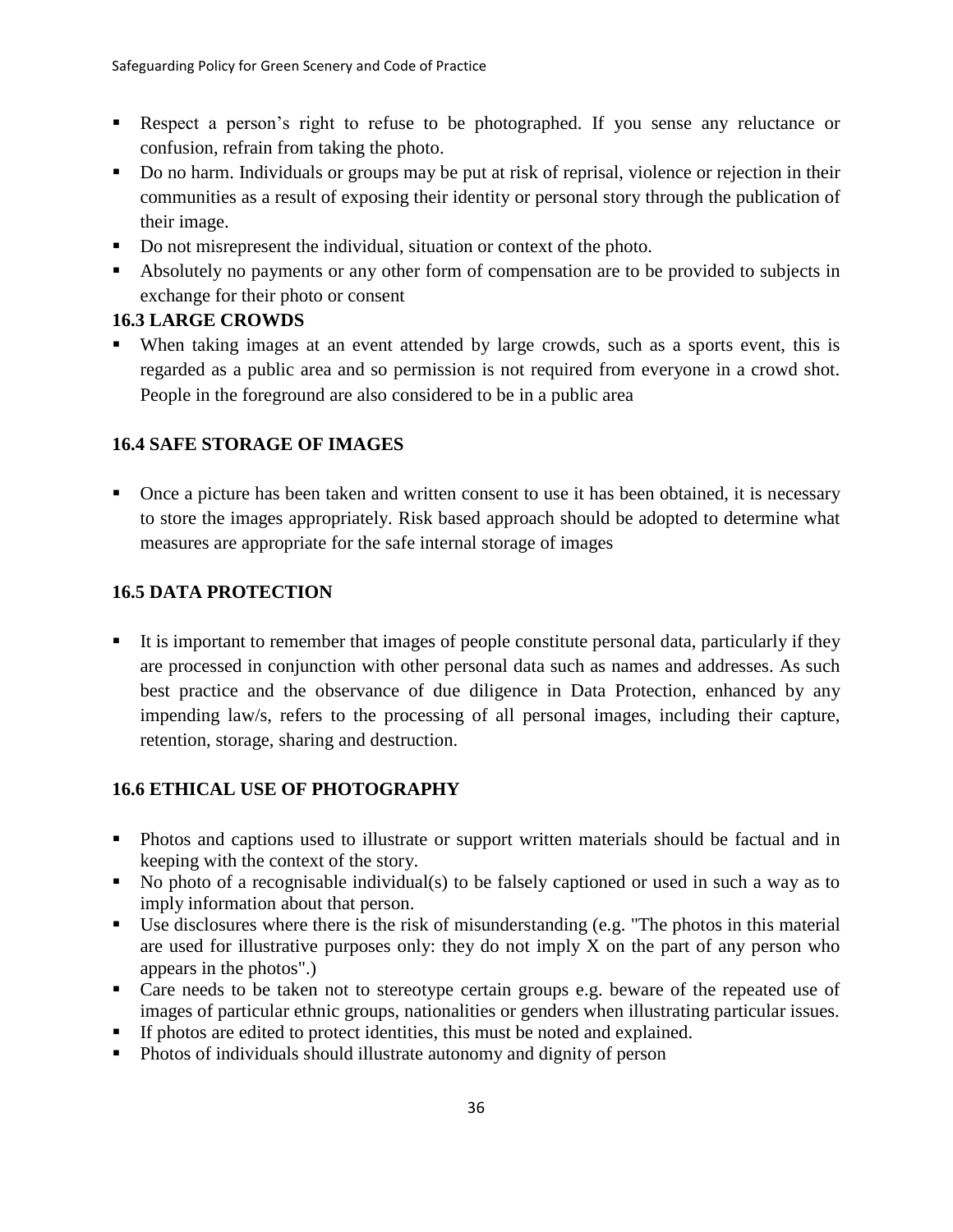| Annexes 1.                                                                                                                                                                                          |
|-----------------------------------------------------------------------------------------------------------------------------------------------------------------------------------------------------|
|                                                                                                                                                                                                     |
|                                                                                                                                                                                                     |
| (Full Name of Indemnifier)                                                                                                                                                                          |
|                                                                                                                                                                                                     |
| (Full Name of the Employee you are indemnifying)                                                                                                                                                    |
|                                                                                                                                                                                                     |
| I hereby vouch for his/her integrity and therefore undertake to INDEMNIFY the organisation on demand<br>for any loss it might suffer as a result of dishonesty, impropriety, or negligent action of |
|                                                                                                                                                                                                     |
| <b>PARTICULARS OF INDEMNIFIER</b>                                                                                                                                                                   |
|                                                                                                                                                                                                     |